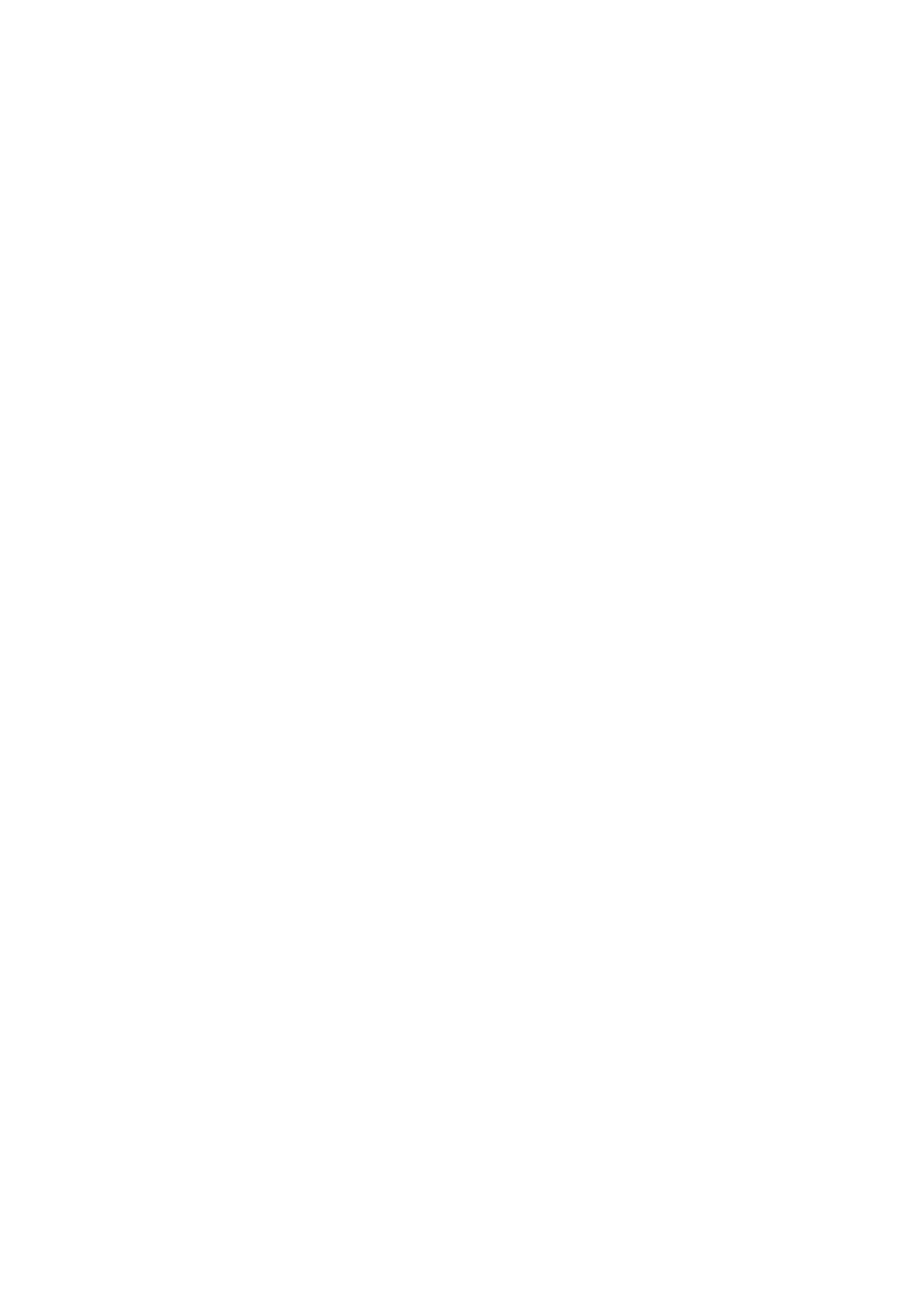# Proceedings of the Yoga & Psyche Conference (2014)

Edited by

Mariana Caplan and Gabriel Axel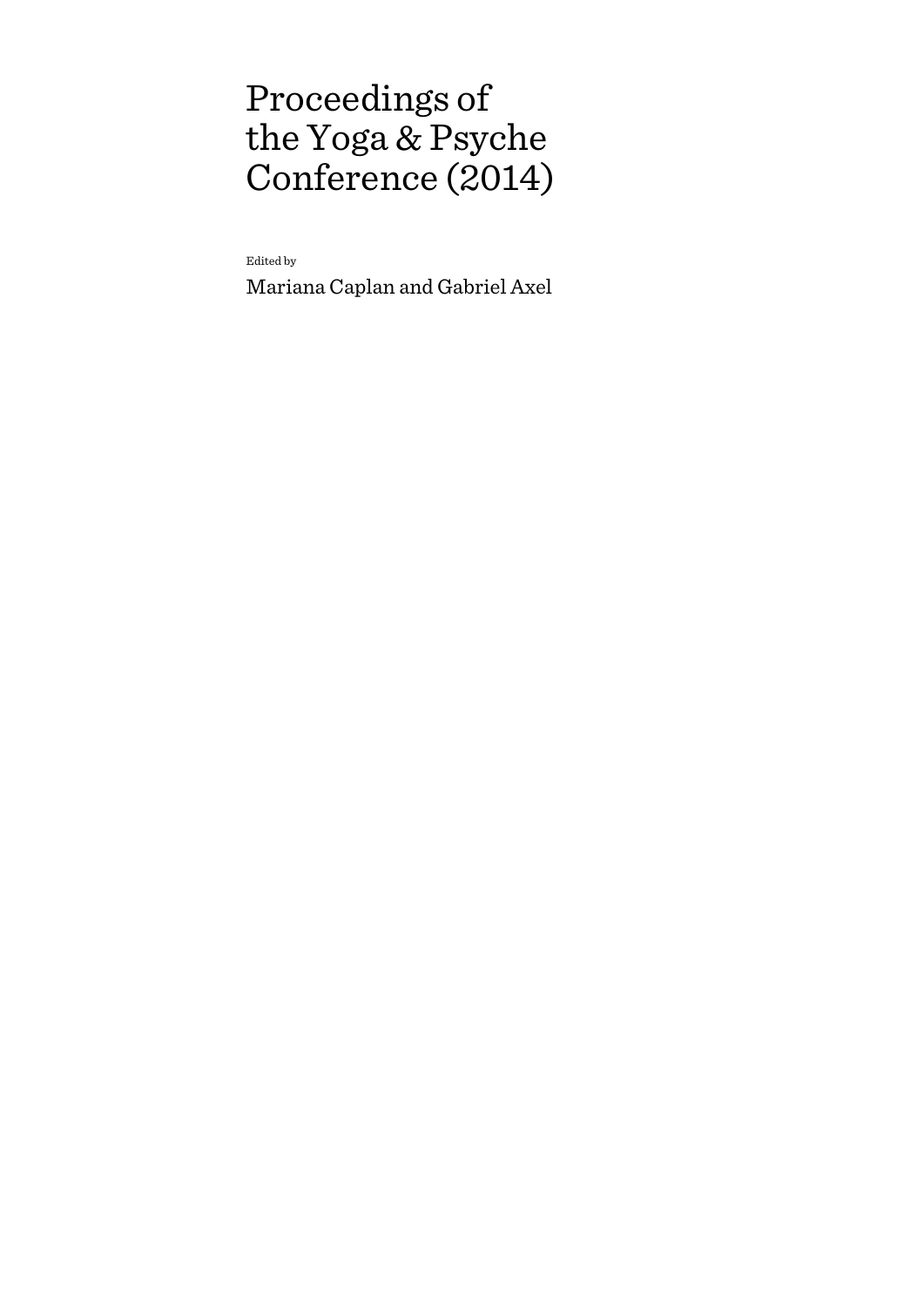Proceedings of the Yoga & Psyche Conference (2014)

Edited by Mariana Caplan and Gabriel Axel

This book first published 2015

Cambridge Scholars Publishing

Lady Stephenson Library, Newcastle upon Tyne, NE6 2PA, UK

British Library Cataloguing in Publication Data A catalogue record for this book is available from the British Library

Copyright © 2015 by Mariana Caplan, Gabriel Axel and contributors

All rights for this book reserved. No part of this book may be reproduced, stored in a retrieval system, or transmitted, in any form or by any means, electronic, mechanical, photocopying, recording or otherwise, without the prior permission of the copyright owner.

ISBN (10): 1-4438-8117-1 ISBN (13): 978-1-4438-8117-3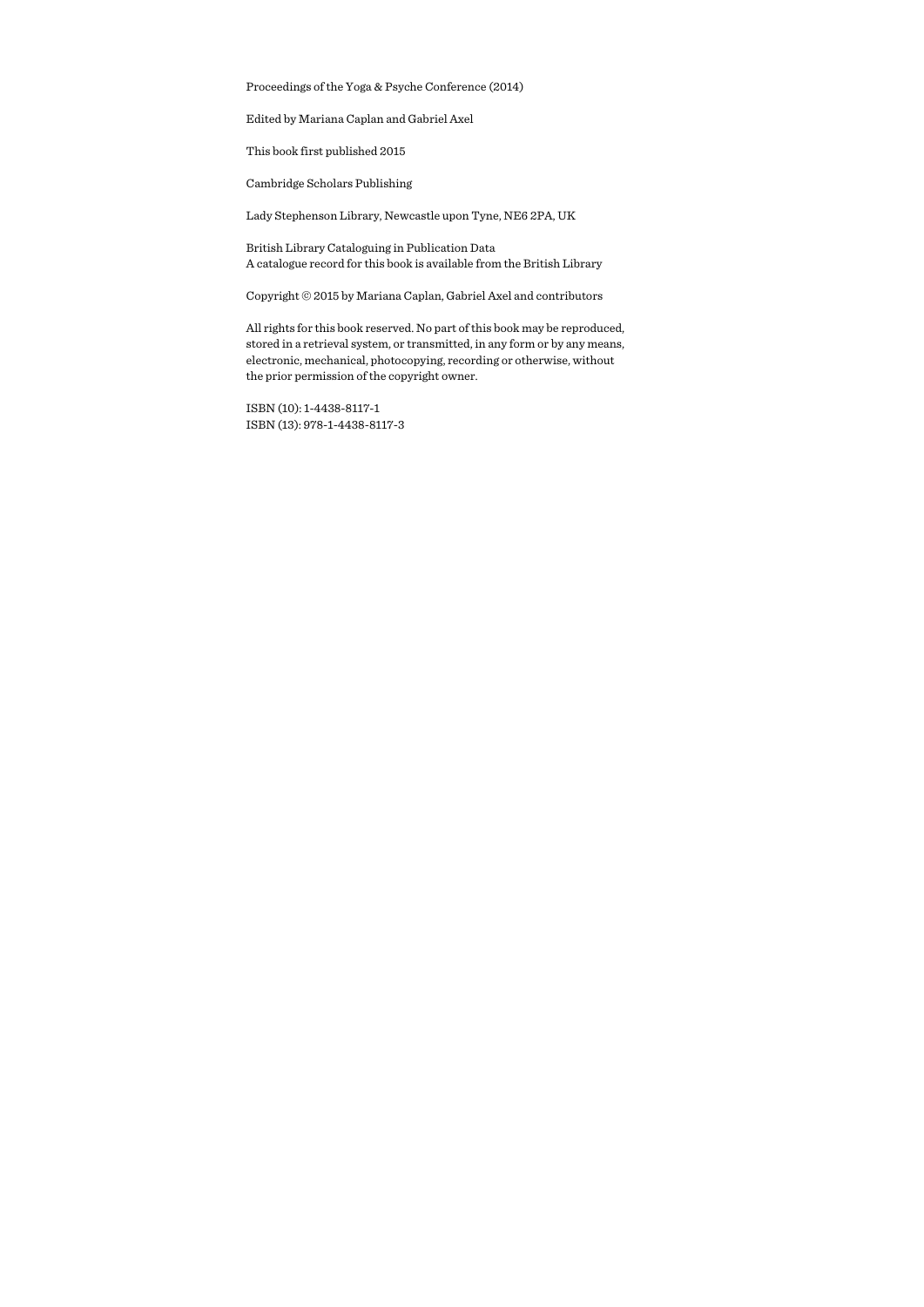## TABLE OF CONTENTS

| Mariana Caplan                                                                                                     |
|--------------------------------------------------------------------------------------------------------------------|
| Gabriel Axel                                                                                                       |
| Rama Jyoti Vernon                                                                                                  |
| Christopher Key Chapple                                                                                            |
| Yoga Psychotherapy: The Integration of Western Psychological<br>Mariana Caplan, Adriana Portillo, and Lynsie Seely |
| Integrating Yoga and Psychotherapy to Treat Depression:<br><b>Susan Robbins</b>                                    |
| Yoga and Acceptance and Commitment Therapy for Anxiety:<br>Kate Morrissey Stahl and Chad E. Drake                  |
| Conceptualizing the Union of the Twelve-Step Philosophy<br>Kelli Grock                                             |
| Classical Yoga Postures as a Psychotherapeutic Intervention<br>Joann Lutz                                          |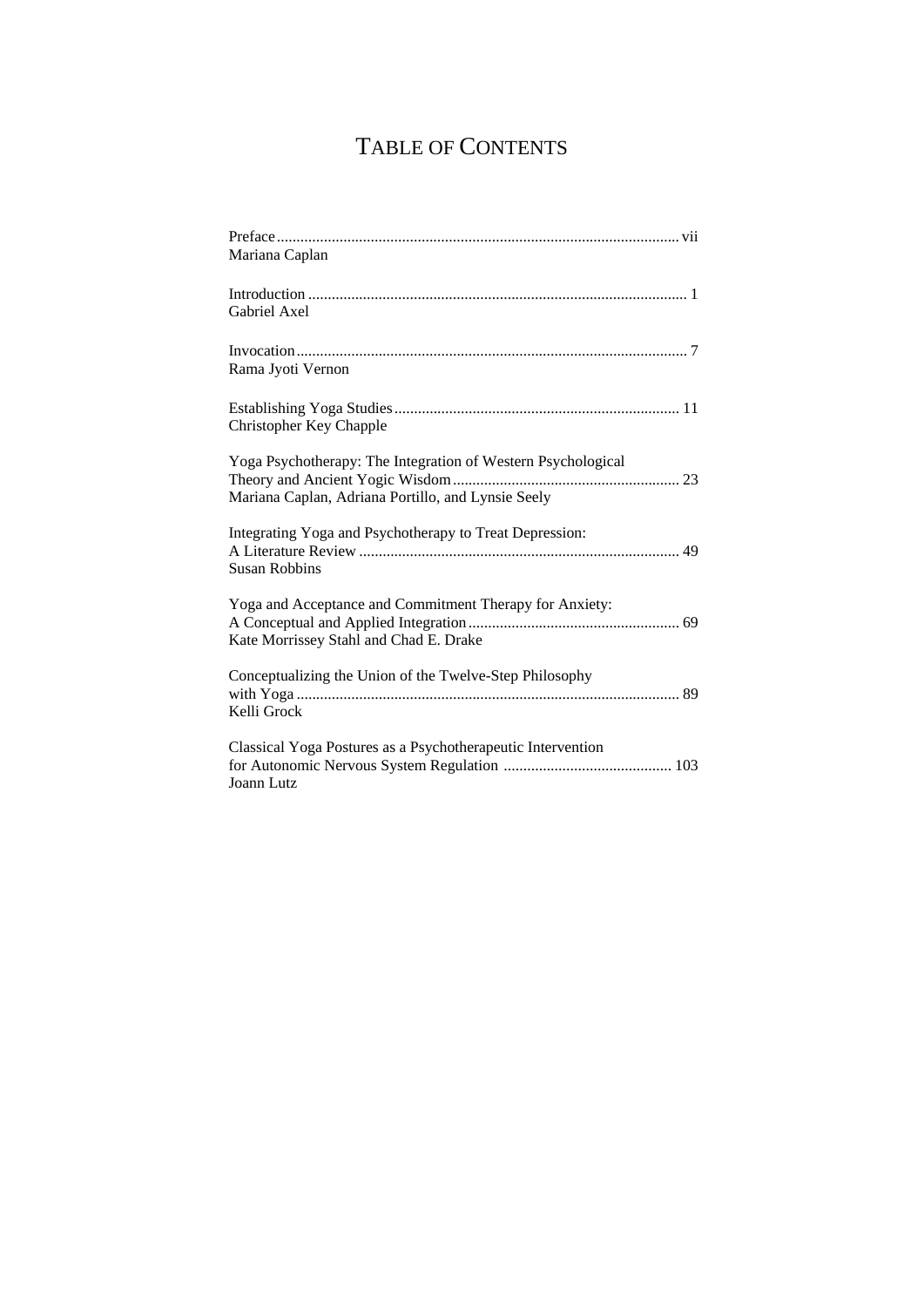### vi Table of Contents

| Clinical Synergism in the Treatment of Trauma:<br>Anita Claney, Gina Siler, and Kausthub Desikachar |  |
|-----------------------------------------------------------------------------------------------------|--|
| Integrative Yoga Therapy to Relieve Symptoms of Depression,<br>Aparna Ramaswamy                     |  |
| Sound and the Subtle: Transforming Consciousness and Emotions<br>Silvia Nakkach                     |  |
| Stuart Sovatsky                                                                                     |  |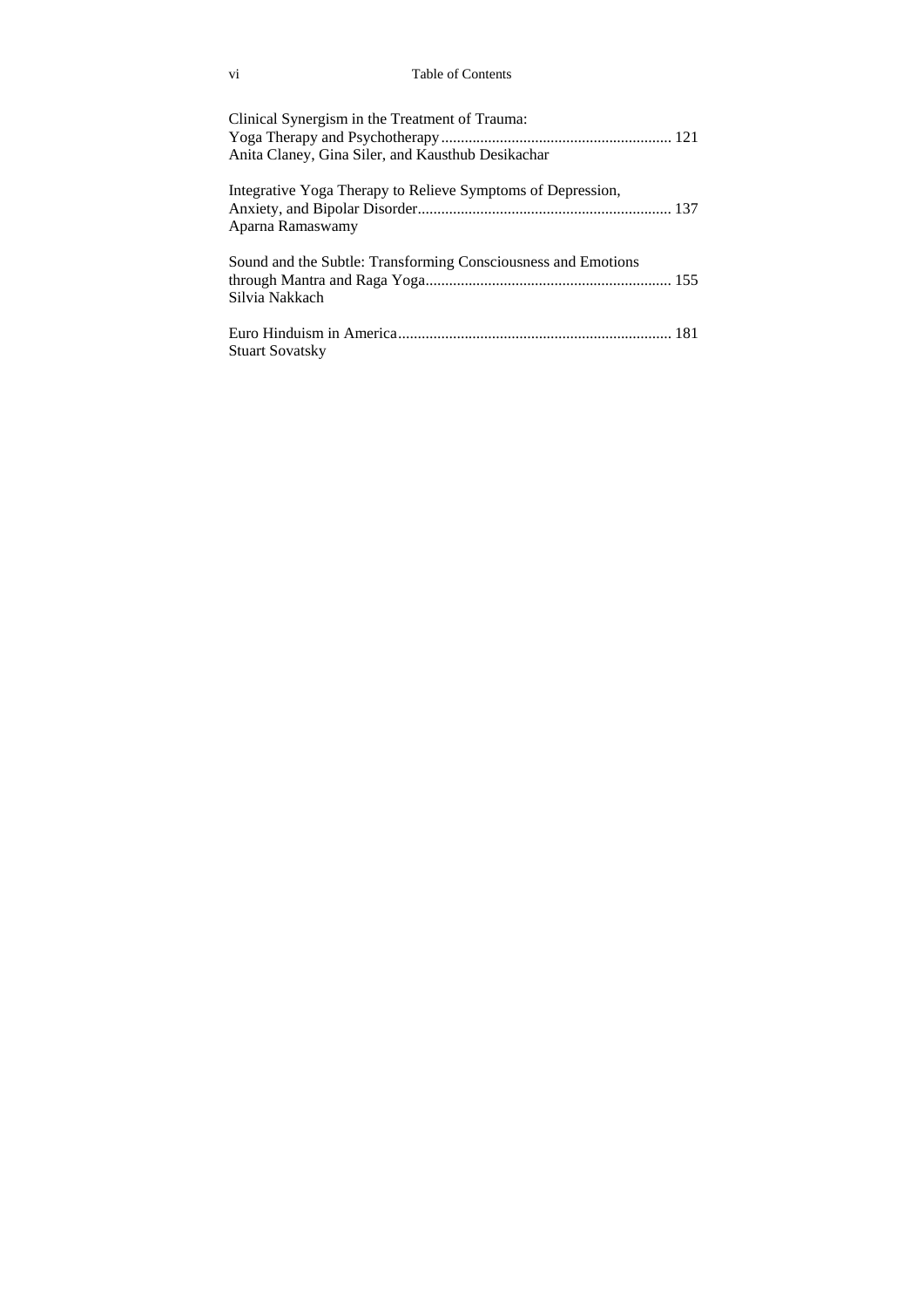### **PREFACE**

### MARIANA CAPLAN, PHD, MFT THE CALIFORNIA INSTITUTE OF INTEGRAL STUDIES SAN FRANCISCO, CALIFORNIA; APRIL, 2014

"One girl with courage is a revolution," read the T-shirt that I won from my 12-year-young activist friend Samantha, in the raffle she held to raise awareness of the human trafficking that is occurring in the affluent northern San Francisco suburbs where we live. In my experience, most acts of greatness begin with a dream and are driven by conviction in one's vision, courage, a willingness to risk both success and failure, and as much outside support as possible. In this way, my personal passion to integrate the fields of yoga and Western psychology—both of which have been my personal and professional paths of work for over 20 years—has now become a collective, global dream, of which the journal you are about to read is an important step.

In April 2014, smack in the middle of San Francisco's financial district at the Hotel Whitcomb, I, in collaboration with The California Institute of Integral Studies—where I was a graduate student in my 20s and taught as an adjunct professor for 14 years throughout my 30s and early 40s inaugurated and hosted The Yoga & Psyche Conference. Aside from some significant and important efforts initiated by Kripalu Center for Yoga & Health in earlier decades, it was the first academic conference in the Western world to integrate the fields of yoga and Western psychology. We approached yoga not through its commonly understood notion in the West as a series of physical postures, or asanas, but from its classical, eightlimbed approach that also includes: ethics, self-care, treatment of others, right-livelihood, posture, meditation, breath, and service. Similarly, psychology is envisioned as a nascent, 135-year-old field, which includes the new fields of neuroscience, trauma theory and research, and somatics, as well as important "mainstream" schools of psychology, including but not limited to CBT (cognitive behavioral therapy), attachment theory, positive psychology, neurolinguistic programming, and short-term therapies.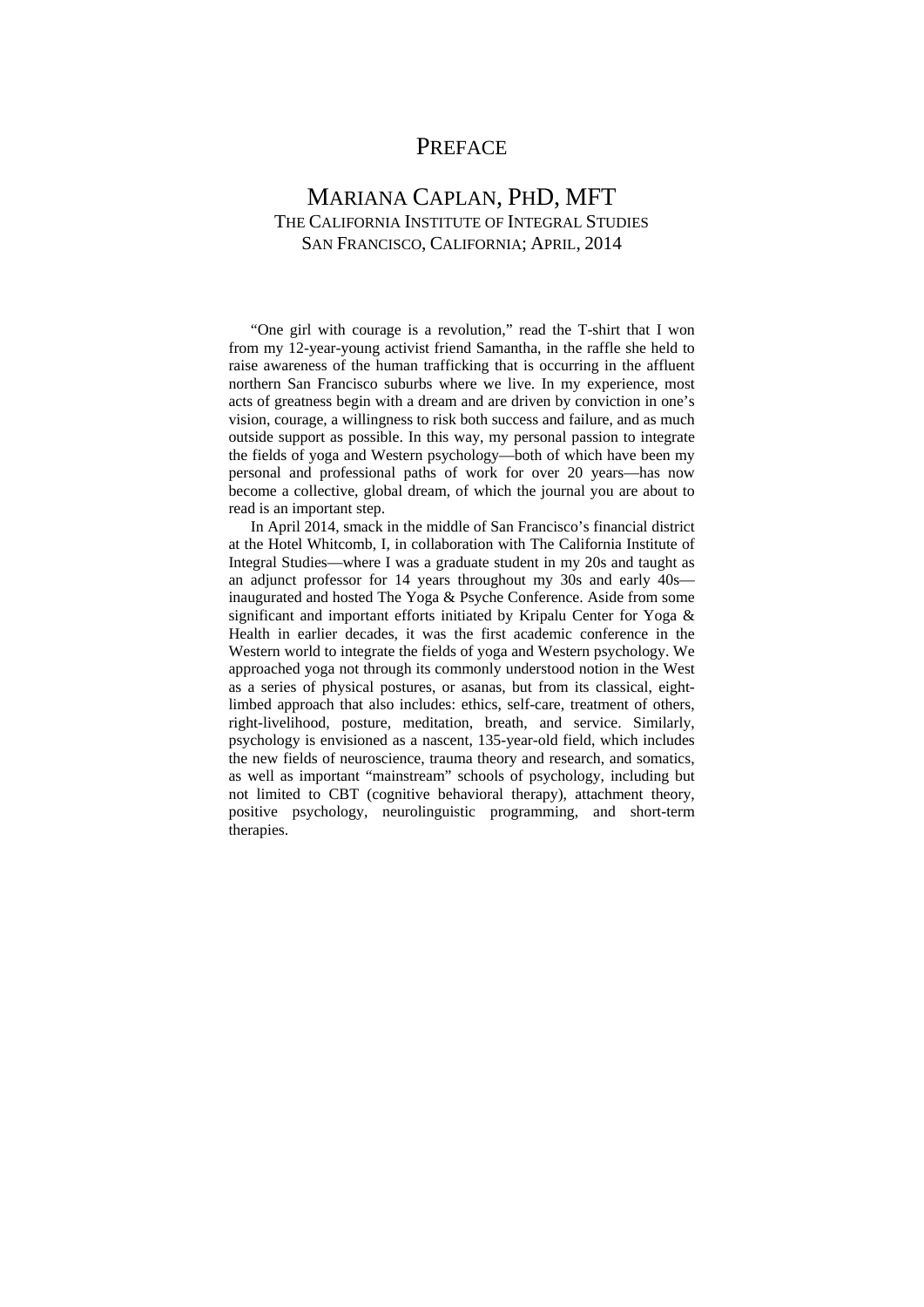#### viii Preface

I had taught Yoga & Psyche seminars at universities, retreat centers, and yoga studios throughout the world since 2006, and it was very clear to me that not only was there a widespread interest in these subjects around the world, but that a number of extraordinary people were working independently towards this integration, teaching and publishing on different aspects of this integration. Yet I have always believed, and continue to believe, that we are far greater together than any of us alone, so I initiated the conference to find the people in the world like me: yogis—committed, long-term practitioners of yoga, whether they teach or not—who were also passionate about psychology; psychologists, counselors, and healing professionals who were interested in integrating yoga into their fields; scholars and/or scientists/neuroscientists who were researching these fields; and those who intuited that by bringing these fields together, an important contribution to consciousness, as well as personal and global healing, could take place.

One element of the conference that was central for me to include was an international presence—I wanted and needed to know who, around the world, was interested in what I loved. I had traveled the world since I was 15 years old, both personally, as a spiritual/yogic seeker, and professionally. I had my BA in cultural anthropology and to this day travel is still my greatest personal hobby. For me, the world really can be held in the palm of your hand, and I wanted to know not only what India was doing regarding yoga and psychology but other nations as well. The first evening of the conference, we discovered that fifteen countries and five continents were represented. Between the conference and the first global live distance training that I had since led, I have found that there are well over 25 countries around the world interested in this material, including people from: Philippines, Egypt, The Sudan, Sierra Leone, many European countries, Brazil, Ecuador, Peru, Costa Rica, Australia, Tasmania, Bali, and Canada, Mexico, and the United States.

The first evening of the conference, we invoked the psychological and yogic lineages of all those present in the room, including the great teachers and scholars who were presenting at or attending the conference. From there, there was a current of grace that permeated the conference for the next three days. I did not hear a harsh word spoken from anyone to anyone, even among the logistical stresses that myself and the organizers were facing.

Many of the great teachers presenting also attended the conference as students, taking notes, doing the exercises, and learning from their peers. Moreover, I came to know of some of the great pioneers of related fields who were attending the conference, among them, Eleanor Criswell, the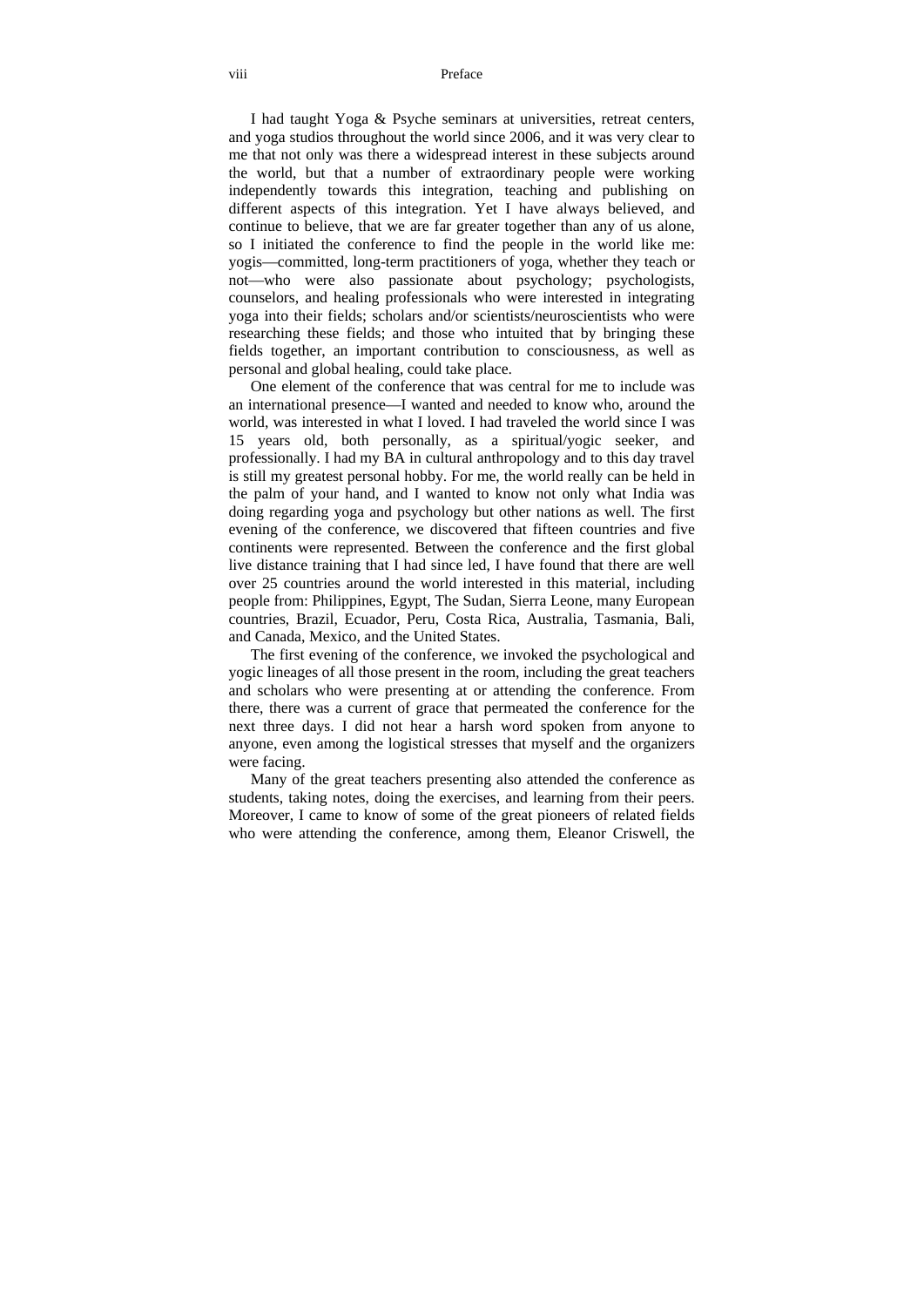widow of and former collaborator with Thomas Hanna, who founded somatic psychology, and Janice Gates, who is singlehandedly reuniting the field of yoga therapy with its traditional roots and evolutionary possibility. Several of these guests will be invited to present in the next conference.

Of all the speakers in the conference, there was one notable surprise— Gabriel Axel, PhD (pending), the co-editor of this journal, and the man I selected to be responsible for bringing impeccable management, discernment, and intellectual rigor to the selection and execution of this journal. Gabriel was the youngest speaker at the conference, and also the most popular of all the presenting scholars who were not already renowned in their fields as well as published. Just under 30, Gabriel had written to me just after the paper submission deadline, apologizing and saying that he had just heard about the conference, was available by cell, and would work as quickly as possible and prioritize all things conferencerelated. He attached a CV and paper proposal abstract on enacting a comprehensive vision for the fusion of neurological and yogic sciences. I looked at his proposal and put him in the last available slot.

In the year it has taken to compile this volume for publication, Gabriel has become a colleague, friend, and one of my three favorite teachers of neuroscience, particularly as it relates to yoga, in the company only of Bessel van der Kolk and Peter Levine. He has worked tirelessly on this volume, in spite of, and throughout, his own teaching tour and relocation to Australia to conduct PhD research as a fellow at the University of Newcastle in Australia, and he has remained steadfastly committed to the publication of this volume.

Together, Gabriel and I have labored deep questions at the crux of compiling a volume at this novel crossroads, including but not limited to: 1) How can we begin to fuse the Western scientific and yogic spheres together in this first volume in a way that respects and voices their unique methodologies and parlances?; 2) How can we honor and respect both traditions—one from the East and the other from the West—while presenting the papers within the context of a Western academic journal and adhering to the protocol for academic papers in the Western world?; 3) How could we balance the predominant emphasis in this volume on Patanjali's *Yoga Sutras* text—one of many important texts that outlay a larger vision of yoga as opposed to the narrow but popular perspective of modern postural yoga (MPY)—with the vast, perhaps limitless, array of texts and approaches to yoga that can be integrated with developments in Western psychology to create many significant and historically unprecedented possibilities for healing in the world?; 4) How could we support, within the framework of academic peer review guidelines, the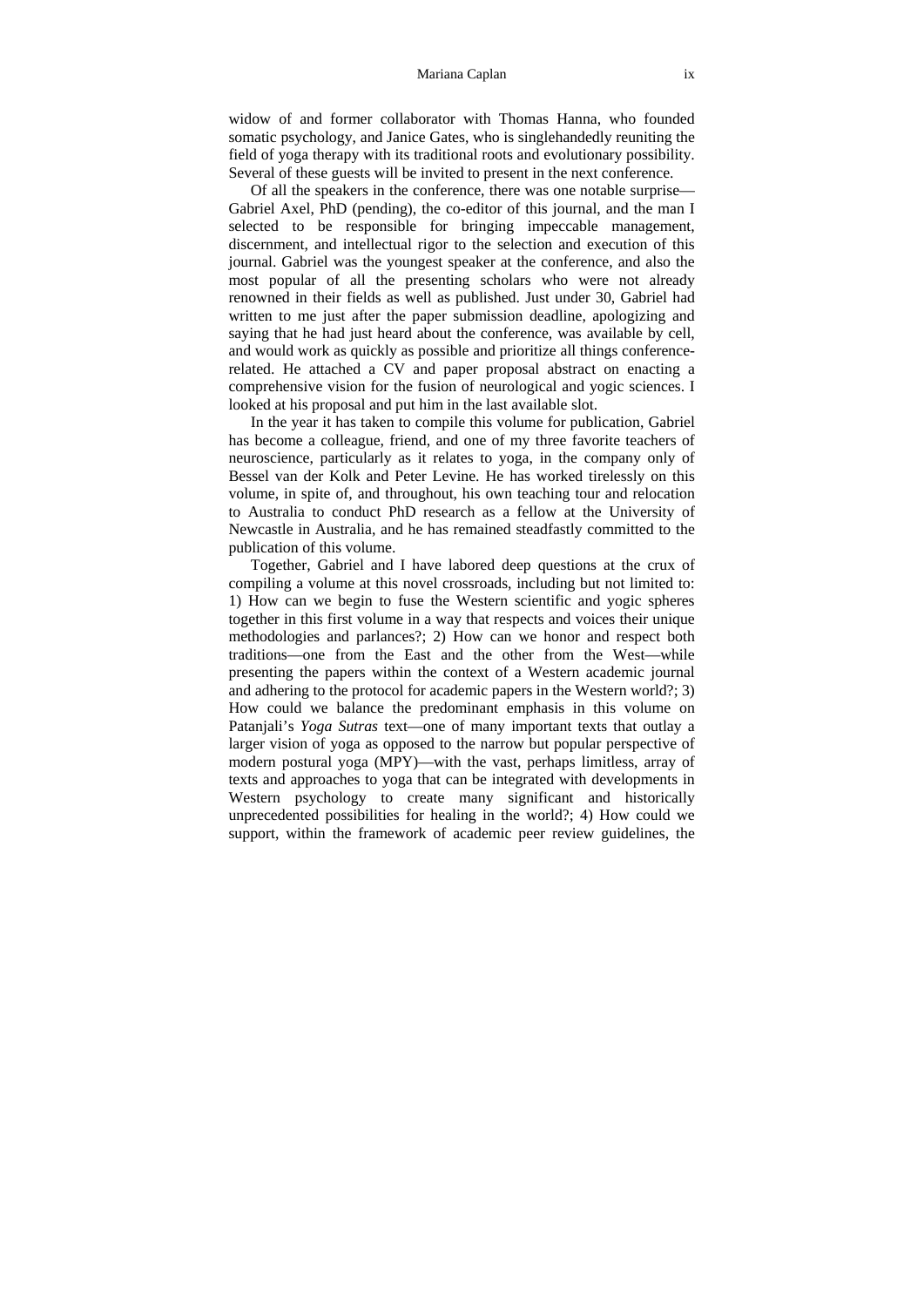#### x Preface

meaningful poetic expressions of important presenters at the conference who have been important in shaping the field until now?; and 5) How would we set the tone in this volume for the aspect of this integration of fields that is highly relevant for the academic development of both the fields of psychology and yoga (which is making its way into Western academia as a field in itself and/or valuable asset for psychological studies)? We have humbly recognized and remained cognizant throughout that this journal is just a "rough draft" of a pristine body of data that has been, and will continue to be, studied and taught in major United States and Indian universities, and hopefully will soon spread to other countries.

We bring this offering to you as a beginning of a worldwide conversation, not an endpoint. We want to open the field so that we can learn what others are doing around the world, and to what disciplines, and aspects of their lives, they are finding the integration of yoga and psychology to be useful, effective, and healing. It is the sincere hope of those who have invested themselves in the conference that every other year when we meet again, we will come to know more people and learn more about what is happening around the world. We can continue to come together and teach each other and learn from each other, so that together we can do more than any of us alone.

#### **Why Integrating Yoga and Psychology is Important Now**

Whether we want it to be this way or not, the movement towards globalization is all around us. Having been an avid world traveler from a young age, it is exciting to find that not only is anyone in the world a couple of airplane rides away, but now they are also a click away. The East-West movement that gained momentum in the late 1960s and early 1970s now includes every corner of the earth. We have the opportunity to blend not only yoga with Western psychology, but also other great religious and spiritual traditions from all over the world with the findings of psychology, science, medicine, and alternative and holistic healing modalities.

I am one of a growing number of spiritually-oriented psychologists, or psychologically-oriented spiritual practitioners, who believes that the psychology that is still emergent in the world—a mere 135 years in its inception as compared to the 3,000–5,000-year-old yoga tradition—is in fact the Western world's contribution to spirituality, a path in itself, you could say, when placed in a spiritual context. Furthermore, as the globalization impulse, pace, and cyber-connectivity that pervades the West spreads to other developing countries, many of the psychological wounds,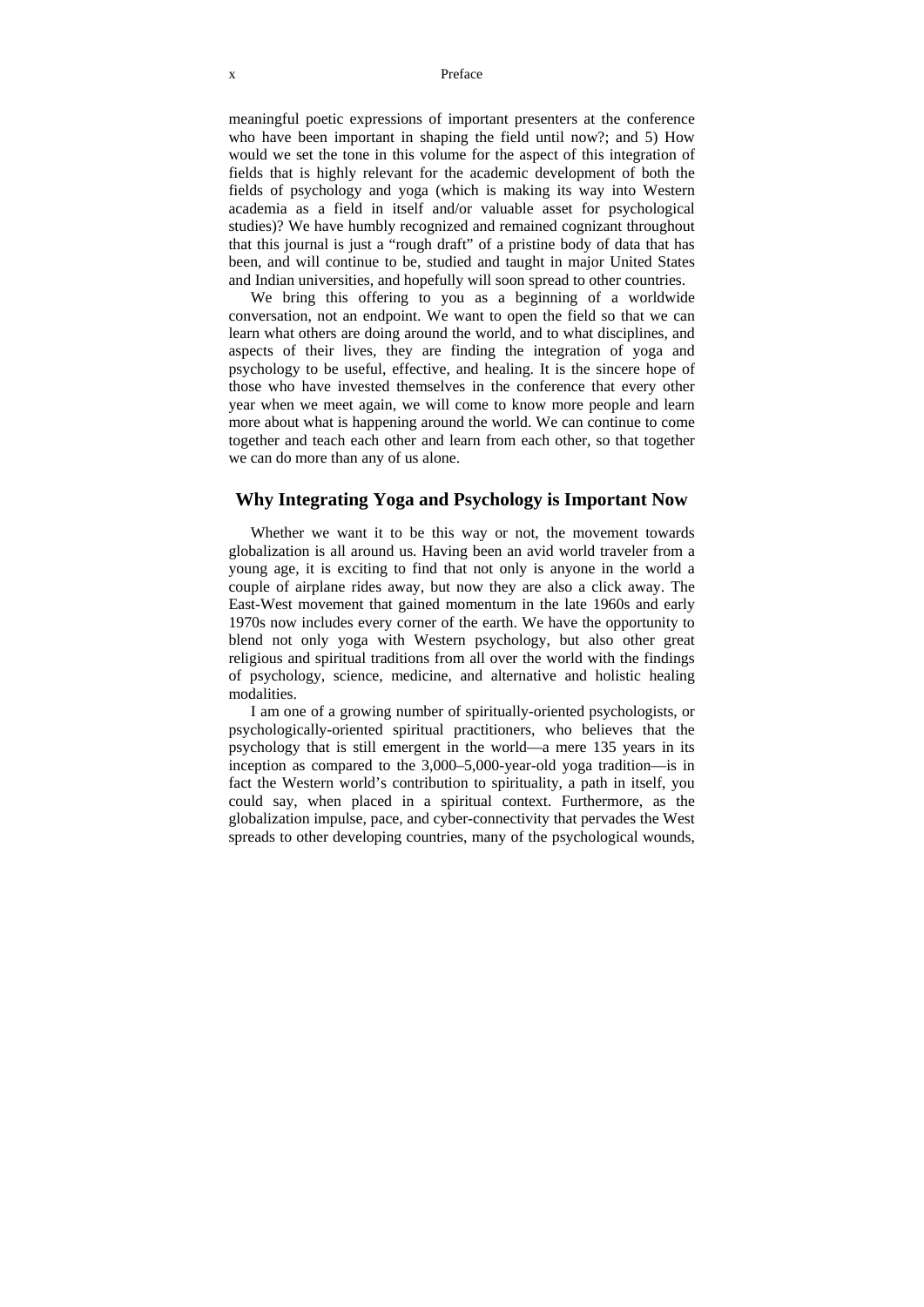#### Mariana Caplan xi

"everyday traumas," and psychological dysfunctions that afflict the Western psyche are being increasingly felt around the world. The gifts of Western psychology have then become not only critical to Western individuals, but, as we become an ever more globalized society, to the rest of the world.

### **The Fruits that Have Been Harvested and Those Yet to Come**

I began The Yoga & Psyche Project in 2011 with the intention of creating a published body of work on the subject, linking forces with others working in this area in order to create a greater outcome together. Since then, many fruits have emerged. In addition to this volume, we have:

- Completed and published a literature review and analysis (included in this volume) of all the academic studies and reviews of this integration to date and of closely related disciplines;
- Researched all popular books in English on this subject, which, combined with the above and the author's own ideas and experience in this field, will be published as a book entitled *Yoga & Psyche* (Sounds True, TBA);
- Created a free, online dialogue series on the author's website consisting of interviews and dialogues with pioneers worldwide in related disciplines to explore this integration;
- Completed a *Yoga & Psyche* workbook to help yoga teachers and practitioners integrate these skills into their teaching and personal practice;
- Created the first Yoga & Psyche Conference in spring 2014, from which the papers presented were drawn on to produce this volume, which included participation from more than 15 countries worldwide;
- Created an online education program (through live distance at least once per year, with the option available for CEs) on these subjects so that people can have access to this exploration from anywhere in the world.

What comes next depends upon you, the reader. If I have done my job well thus far, I have opened an already-open field, but have also named and thus grounded it into this earth, where there is as much space to grow as far as there are people who wish to contribute. Yoga is the endless expanse—nobody ever "finishes" learning yoga; the psyche is the vast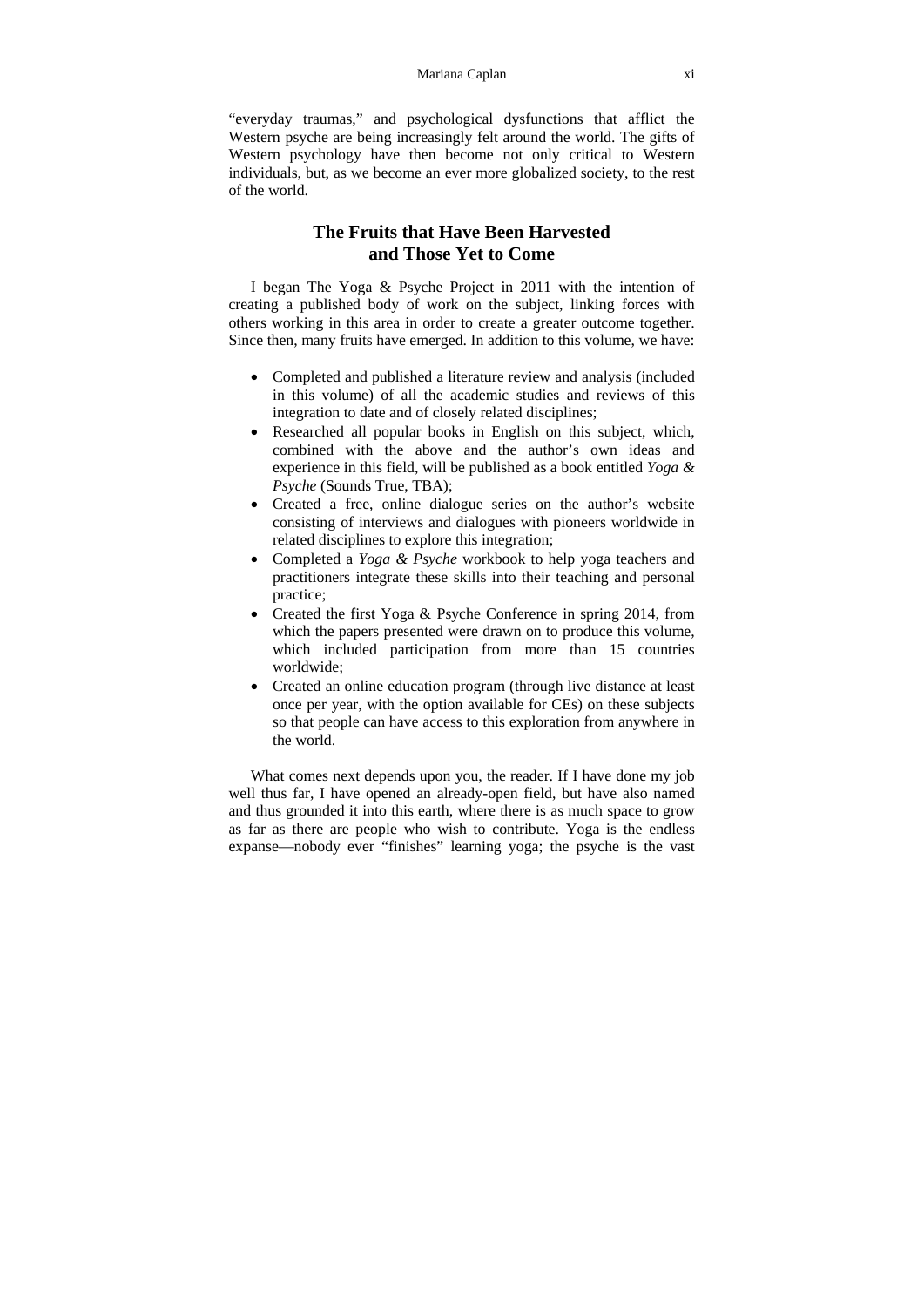#### xii Preface

interior that has no bottom yet is inherently workable. Both fields become more effective through the discoveries and language of the other. In the near future, I am going to launch an international, web-based resource and online education hub to integrate these fields worldwide. I plan to bring the material to Harvard and Wall Street within the next two years. The world is hungry for this food—what would you like to bring to the table?

I first arrived in the San Francisco Bay area in 1991. I was leaving my latest twisted shaman, fleeing from a Native American Sundance at a Hopi reservation in the high desert plains of Arizona. I had hitched a ride with a recently released Native American ex-con from San Quentin State Prison and his spiritual counselor, trying to find my way towards San Francisco to a one-of-a-kind-in-this-world graduate school I had heard of while at undergrad at the University of Michigan called The California Institute of Integral Studies. The first big workshop I attended was at the Herbst Theatre in Oakland, where authors and Buddhists Stephen and Ondrea Levine were teaching. They were the first of the many people I met in California who spoke the language of my soul and free spirit, and did so humbly, naturally, and in such a grounded and accessible way. The only thing I remember about that weekend—not even what they taught about is their story about meeting in a rehab center: one was hitting their head on a rock while detoxing from meth, the other from heroin. "If we can come this far," Stephen told the 300 people gathered, with the tone of conviction of one who has lived what he speaks of, "anyone can. Jesus and Buddha were just Joe and Mike down the street who had a dream and the courage to live it."

I offer this first-ever academic volume on the subject of the integration of yoga and Western psychology in this same spirit as Stephen offered to me over 20 years ago. The field is big enough for all of us, and needs us each to contribute our gifts and insights. There is nobody whose perspective is not valued or important. Welcome to the fruits of mine and Gabriel's shared labor over the past year, with a deep thanks to Cambridge Scholars Press for following the conference's inception, and soliciting this volume based on the merit of the work presented. *"Ata yoganu asansam,*" begins Patanjali's *Yoga Sutras.* "Now we begin again!" Whether we are engaging this material for the first time or the one-thousandth time, we always have the choice to begin freshly again, and to choose to participate in the evolution of a field that truly knows no bounds.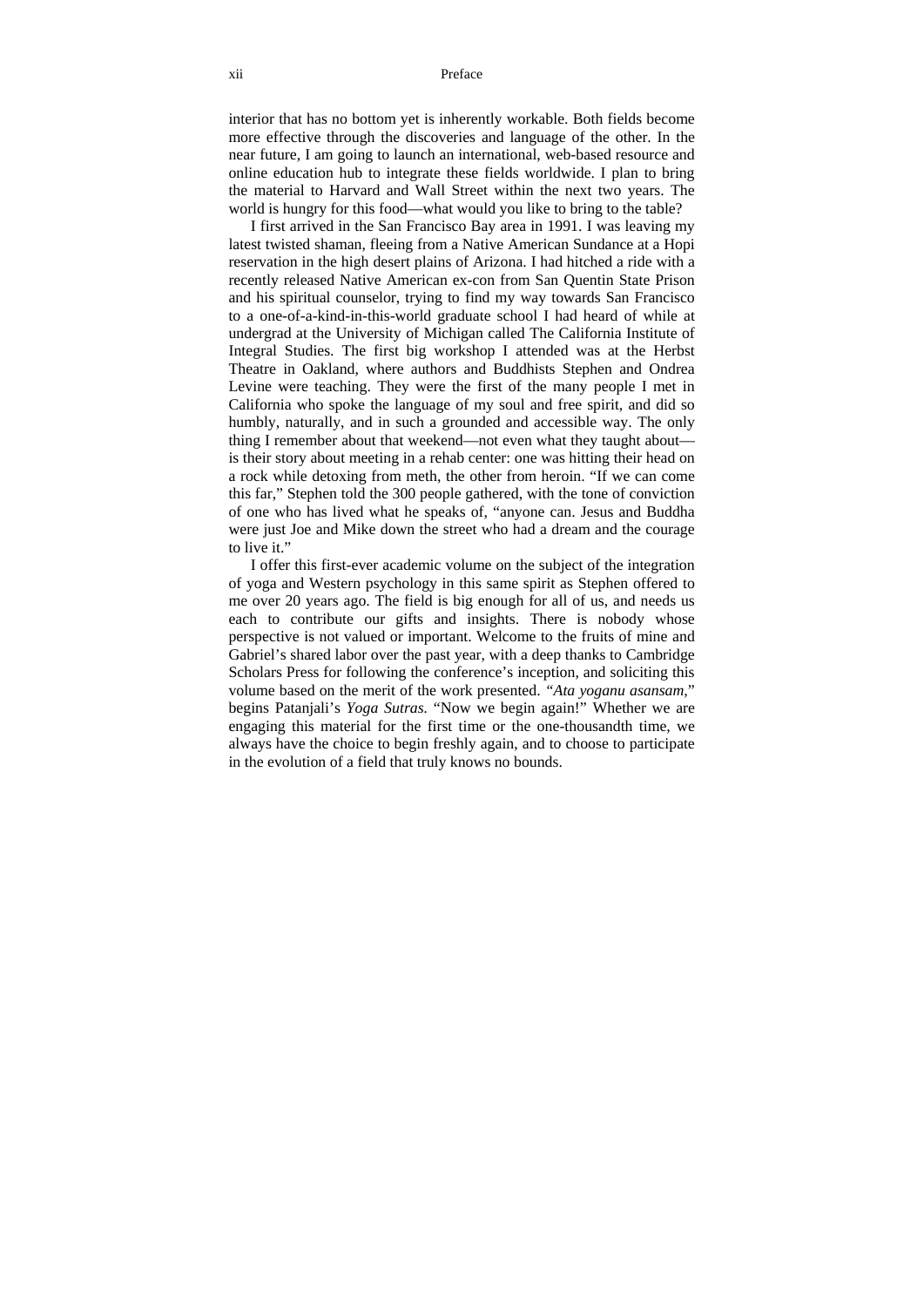### **INTRODUCTION**

### GABRIEL AXEL, MSC THE CALIFORNIA INSTITUTE OF INTEGRAL STUDIES SAN FRANCISCO, CALIFORNIA

This volume of the *Proceedings of the Yoga & Psyche Conference* features the proceedings of the "First International Yoga & Psyche Conference," which was hosted by Mariana Caplan, PhD, MFT, at the California Institute of Integral Studies (CIIS) in San Francisco from April 18–20th, 2014. The conference drew together diverse international scholars and practitioners—academics, teachers, and mystics—interested in exploring the intersection of yoga and Western psychology. Although an academic discussion of both Eastern and Western models of the human mind began decades ago, we are now witnessing a critical confluence where Eastern thought and practice have become more widely assimilated into Western culture. Likewise, the complexities of modern life have demanded an appreciation by yoga practitioners of the invaluable mode of inquiry for skillful navigation of the psyche offered by Western psychology. This is an exciting time in the wider field of psychology, and clearly we are on the cusp of an emerging academic field.

As a teacher, student, and practitioner of both yoga and meditation, and with a background in neuroscience and cognition, I felt an immediate resonance with the vision of this international assembly and was inspired to both present my thoughts for the fusion of neuroscience and yoga and coedit this volume with Caplan. Currently I am a doctoral candidate at the University of Newcastle, Australia, investigating the potential of meditation and yoga to improve motor recovery in stroke patients, and I believe that the exciting research presented at the conference suggests the tremendous potential for many more beneficial blendings of Western and Eastern practices and approaches. This volume invites the reader to digest the wisdom and knowledge presented and to participate in the collective project.

Yoga, broadly speaking, can be found in virtually all cultures as conscious attempts to enter non-ordinary states of consciousness, a phenomenon that is at its heart an expression of capacities innate to human beings. Yogic knowledge has entered mainstream culture and kindled a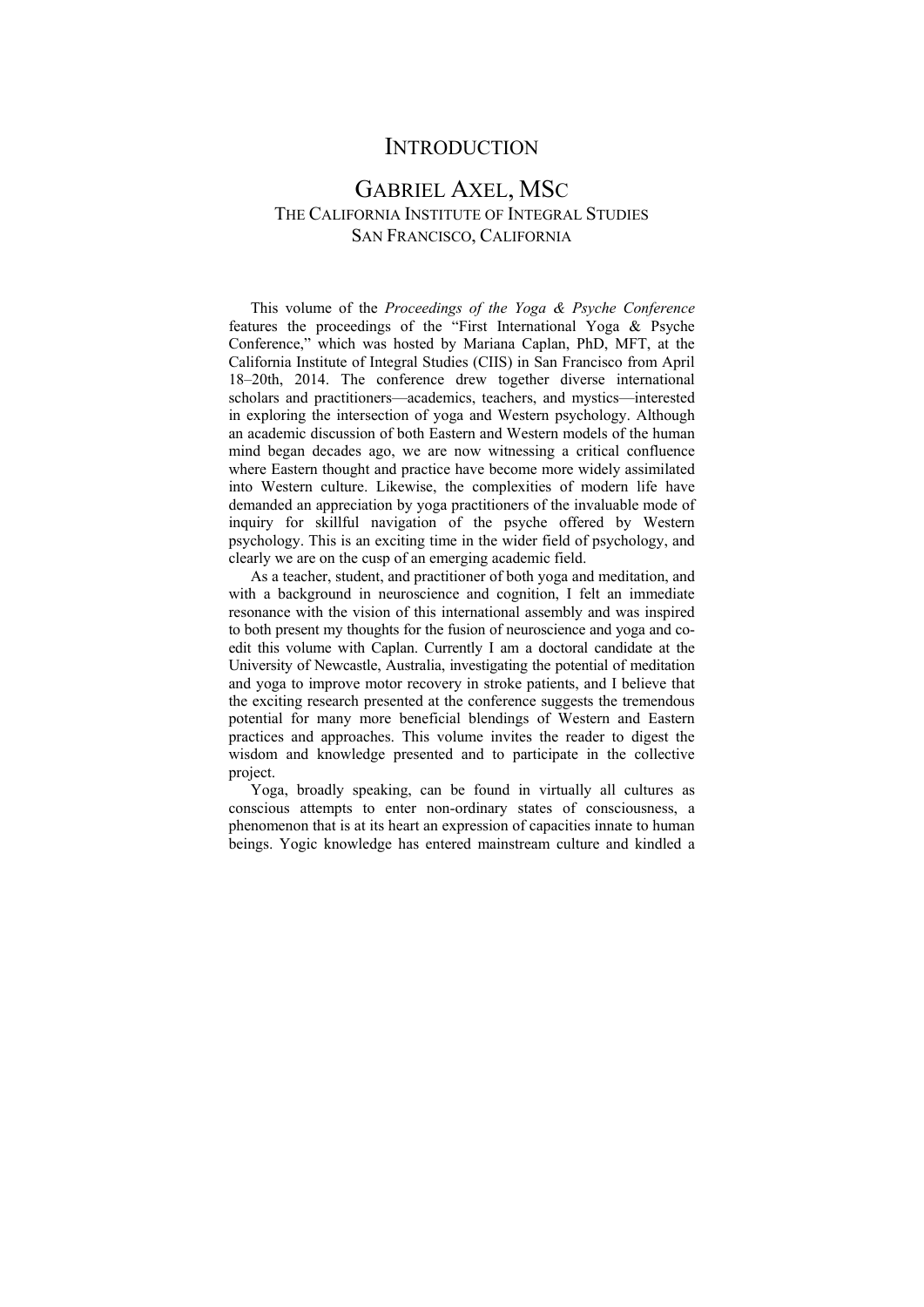#### 2 Introduction

fire with Western psychology in both professional practice and theory. Examples of this convergence include integrating basic yoga techniques (for example, postures, breath management, and mindfulness meditation) with various forms of psychotherapy (for example, somatic and trauma psychology), applying yoga and psychotherapy to psychological disorders (for example, depression and anxiety), and using neurophysiological models to describe yogic processes. The authors in this volume address a range of topics that serve as a springboard for broader investigation and consideration of yoga and Western psychology.

Neuroscience and trauma are two fields that have gained traction in the discussion of yoga and Western psychology and are shaping their application. The hard sciences such as neuroscience open the door for more precise explanations of yoga, but as evidenced in this volume, are in the very early stages of research. Trauma research has paved the way for exploring pertinent questions regarding how yoga and psychology can help individuals who have experienced trauma, for example, how the body might serve as an entryway to unlocking cycles of fear and self-protection that have hijacked the nervous system. The papers in this volume that address neuroscience and trauma are critical to a balanced research approach and lay the groundwork for further investigation.

A major theme at the conference was the use of Patanjali's *Yoga Sutras* as the authoritative reference text for yogic principles and practices employed in the syncretic methods used or reported by the authors. Although Patanjali's Sutras present only one variation of yoga, the text expounds some key features of a general yogic landscape and ethos that are relevant to current thinking in Western psychology, such as layers of consciousness, mental imprints and shadow elements, liberation from suffering, examples of yogic abilities, and a set of principles that can be interpreted as applying to life, mind, body, and spirit. This volume embraces the Patanjali-centric discourse rather than focuses on the text's constraints, and the editors expect the developing field of yoga and psychology to discover even more points of intersection with yogic traditions and texts and to continue embracing a more precise representation of them.

Digging into these articles allowed me to probe the minds of the authors and understand their individual perspectives. The trends mentioned earlier surfaced not only from the presentations themselves but also through the process of peer review. As a volume editor, the challenge was deciding along which lines to unify and refine the papers into one cohesive narrative that reflected the spirit and intent of the yoga and psyche vision. There has been a whole lot of grace and grit, and Mariana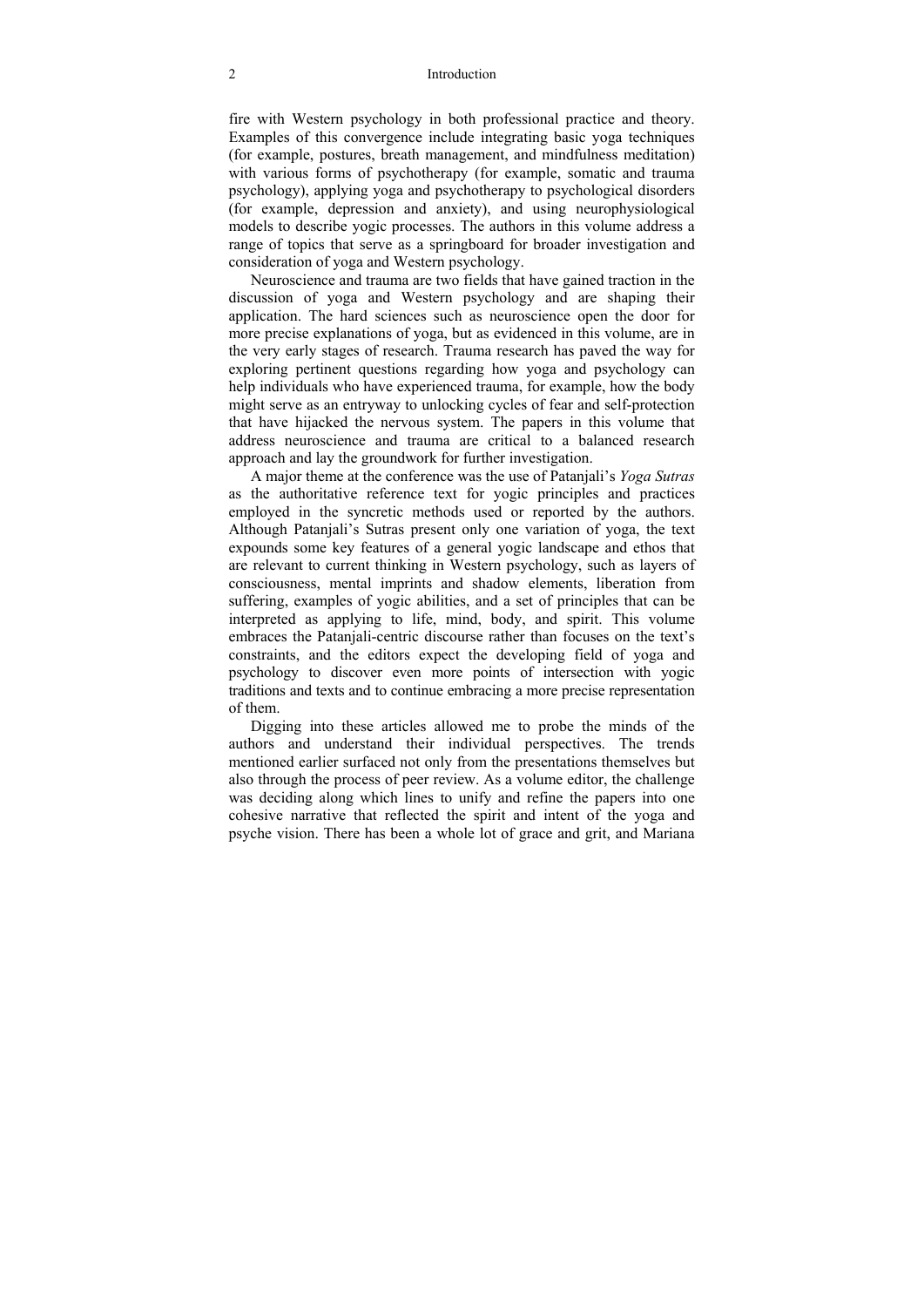#### Gabriel Axel 3

and I have been rewarded through what has become a very rich growth process professionally, personally, and interpersonally.

The papers presented progress from what is presently known and understood, to what is currently being explored, to the possibilities for future research. The papers also progress from applications of grosser concepts to explorations of subtler ones. Our hope is that each paper builds on the one preceding it to offer the reader new and deeper knowledge and the suggestion of future directions in the field.

The first paper in the volume is titled "Invocation" by Rama Jyoti Vernon. Vernon is an accomplished yoga teacher and a leading exemplar of integrating the yogic path with a humanitarian worldly life. A citizen diplomat, mother of five, teacher, and lecturer, Vernon has focused on international conflict resolution, leaving traces of yogic knowledge wherever she goes. Her paper serves as a blessing for the initiation of the joint field of yoga and psychology. She is quick to point out the perceived abyss that lies between yoga and Western psychology yet assures the reader that the two are aligned at their core and aim to free the fractured psyche. In this way, Vernon sets the tone and intention for the logical unpacking of the articles that follow.

This invocation is followed by Christopher Chapple's piece titled "Establishing Yoga Studies." Chapple, who holds a PhD in Theology, is an academic and scholar of Indian Yoga, Jainism, and Buddhism and has published over a dozen books on these subjects. He is the Director of the Master of Arts in Yoga Studies at Loyola Marymount University (LMU) in California and is credited as being among the first to establish a master's degree program in yoga studies. His paper offers insights into the process of creating this program and explains how it arose from within the general sociocultural context in the United States starting in the late 19th century into the 1960s and beyond. This paper offers inspiration for all academics in the joint field of yoga and psychology by showcasing the relevance of and potential for yoga studies in modern institutional scholarship.

The third paper in this volume is titled "Yoga Psychotherapy: The Integration of Western Psychological Theory and Ancient Yogic Wisdom," by Mariana Caplan, PhD, MFT, and co-authors Adriana Portillo and Lynsie Seely, both doctoral students in psychology at The California Institute of Integral Studies. Caplan is a seasoned yoga teacher and psychotherapist and the author of seven books in the fields of psychology and spirituality, including the forthcoming *Yoga & Psyche*. This paper is the crucial link in the chain of papers because it brings to light the various academic fields and topics relevant in the confluence of yoga and Western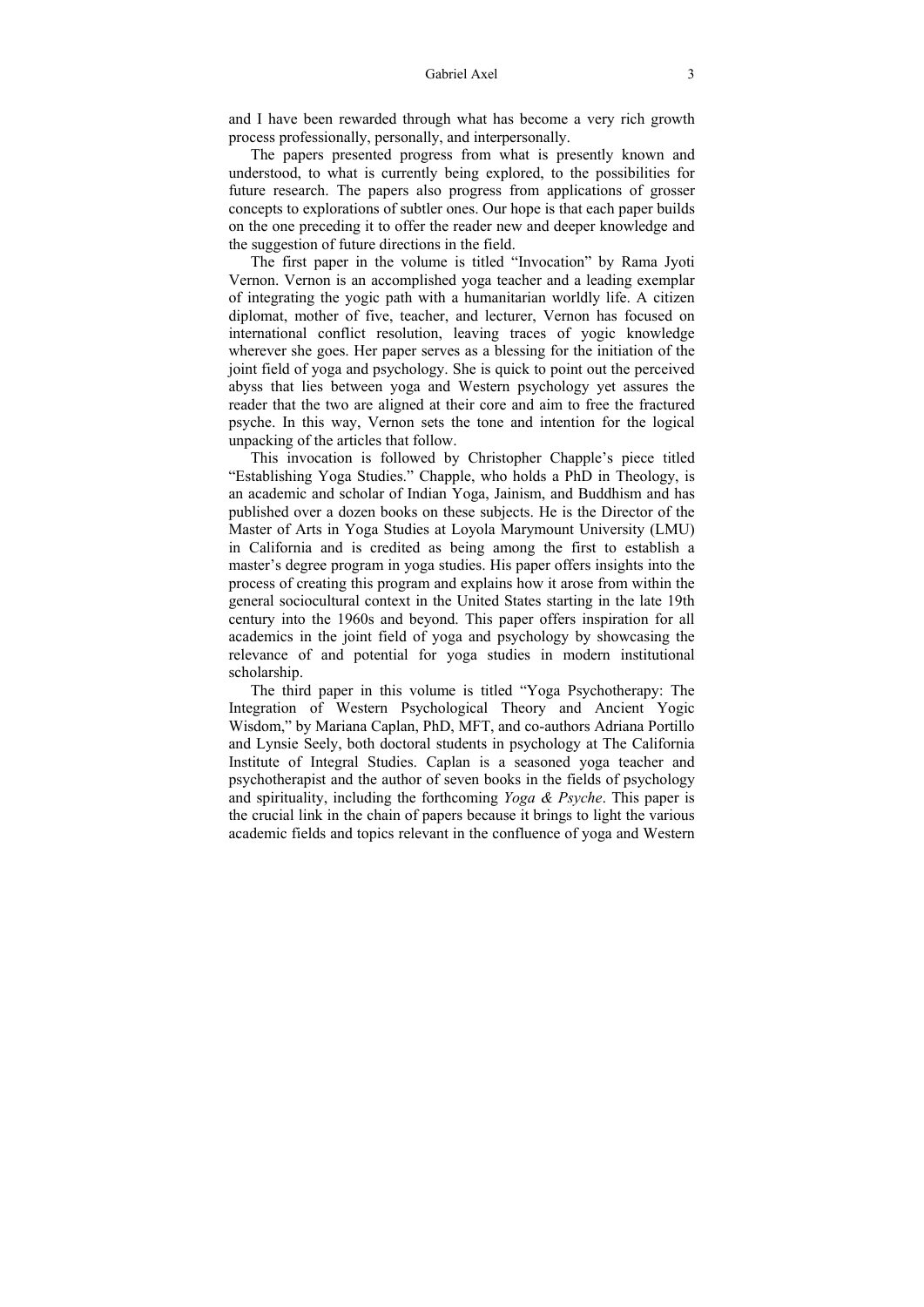#### 4 Introduction

psychology that will receive further treatment in the remaining volume. It reviews the literature on the intersection of yoga and psychology and discusses the relevance of somatic psychology; current research on the effects of yoga on stress, clinical diagnoses, and well-being; trauma research; and Caplan's signature Yoga & Psyche Method that draws from over two decades of experience as a clinical psychotherapist and yoga practitioner.

The next paper in the volume, titled "Integrating Yoga and Psychotherapy to Treat Depression: A Literature Review," is by Susan Robbins, MEd, MA. Robbins is an avid yoga practitioner and a certified counselor in Ottawa, Canada, whose private practice integrates various therapeutic approaches. In her paper, she analyzes the current literature on yoga and depression and offers critical remarks for improving the quality of the research. She draws on keen observations from her own practice to emphasize the benefits of yoga for encouraging presence within the body, as compared with practicing mindfulness alone. And perhaps most importantly, Robbins offers experienced guidance to psychotherapists desiring to implement yoga as adjunct treatments for their clients. Robbins' paper summarizes many of the initial questions that psychotherapists might have regarding uniting yoga and psychology in a professional setting.

Also addressing the application of yoga in clinical diagnoses, authors Kate Morrissey Stahl, MA, and Chad Drake, PhD, discuss adding yoga to Acceptance and Commitment Therapy (ACT), their specialty, for the treatment of anxiety. Stahl, lead author on the paper, specializes in clinical mindfulness-based interventions and is currently a doctoral candidate in Human Development and Family Sciences. Drake is an assistant professor in clinical psychology, with a focus on contextual behavioral science. The paper summarizes how ACT is traditionally implemented and justifies combining it with yoga as a joint mindfulness-based intervention. The authors dissect an example of how yoga might be implemented with a psychotherapeutic method for research purposes and explore some of the potential issues that might arise with such an implementation.

Kelli Grock's paper, "Conceptualizing the Union of the Twelve-Step Philosophy with Yoga," extends to chemical dependency diagnoses the implications of applying yoga to depression and anxiety diagnoses. Grock, who is a licensed substance abuse counselor and also a dedicated yoga practitioner and instructor, draws insightful parallels between the popular paradigm of Alcoholics Anonymous (AA) and Patanjali's eightfold path. Taking the reader through a conceptual overview of the Twelve Steps in AA, Grock proposes that the practice of yoga can work to promote balance and coping skills in the lives of patients suffering from addiction. She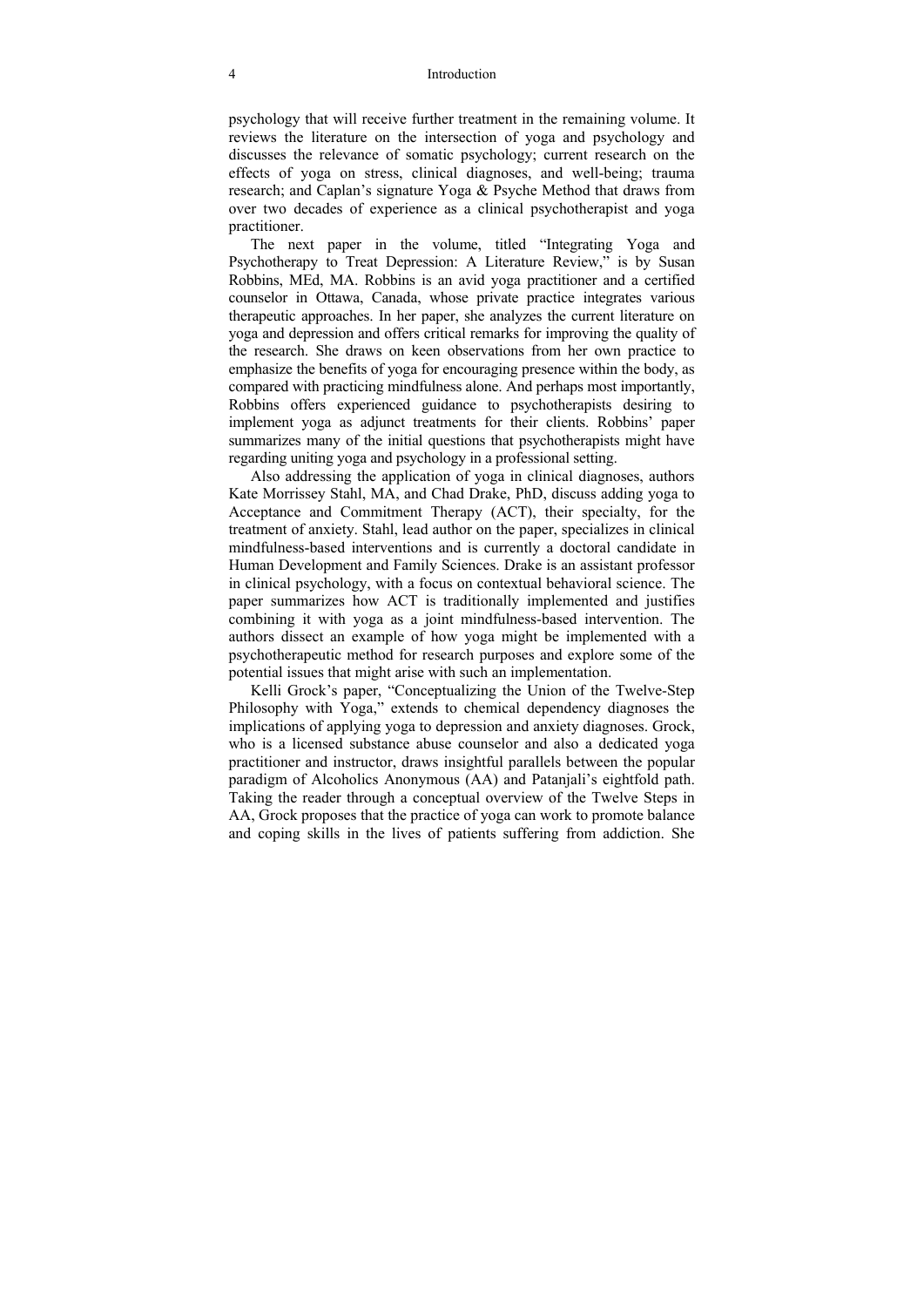invites the reader to expand his or her thinking regarding the possible applications of yoga and psychotherapy in contemporary settings.

The next paper, by Joann Lutz, MSW, entitled "Classical Yoga Postures as Psychotherapeutic Intervention for Autonomic Nervous System Regulation," moves into new territory in the volume by providing an overview of how general autonomic nervous system regulation is affected by the practice of yoga postures. Lutz, a psychotherapist with extensive experience and expertise in applying trauma-informed and nervous system-informed yoga in the context of social work, expounds on the intersection of yoga, somatic experiencing, trauma, and neurophysiology by relating them to the effects of yoga asana on the regulation and dysregulation of broad states of the autonomic nervous system. Lutz describes how mental health professionals and yoga instructors can begin integrating these elements into their practice.

Anita Claney, MSc, a yoga therapist specializing in trauma and veterans, and her coauthors Gina Siler, MA, and Kausthub Desikachar, PhD, extend Lutz's therapeutic ideas a bit further in the treatment of trauma in their paper, "Clinical Synergism in the Treatment of Trauma: Yoga Therapy and Psychotherapy." They paint a more complex picture, using a treatment approach that integrates yoga asana with psychotherapy, somatic therapy, and mindfulness. Claney draws extensive links between yogic philosophy and trauma, employing Sanskrit terms to label various aspects of trauma-related psychology. Such an effort helps to map correlations between concepts in yoga and trauma psychology, and Claney describes two case studies that illustrate these principles.

Building on the complex psychology of trauma, Aparna Ramaswamy, PhD, a psychotherapist and lifetime practitioner of natya yoga, brings us back into the body with classical Indian dance (Skt. *natya*) in her paper titled "Integrative Yoga Therapy to Relieve Symptoms of Depression, Anxiety, and Bipolar Disorder." Ramaswamy offers a wellspring of healing with her integrated Natya Yoga Therapy (NYT), which fuses the delights of *natya* with yoga and psychotherapy to empower an individual and promote embodiment. She describes NYT using theory and case studies, resulting in an elegant exposition of a multidimensional therapeutic approach.

Inviting the reader to explore the more subtle aspects of yoga and therapy is the paper by Silvia Nakkach, MA, entitled "Sound and the Subtle: Transforming Consciousness and Emotions Through Mantra and Raga Yoga." Nakkach is an award-winning composer and director of the Vox Mundi School of Sound and Voice based in San Francisco and Rio de Janeiro. She offers a vibrant and detailed description of the intricate workings of subtle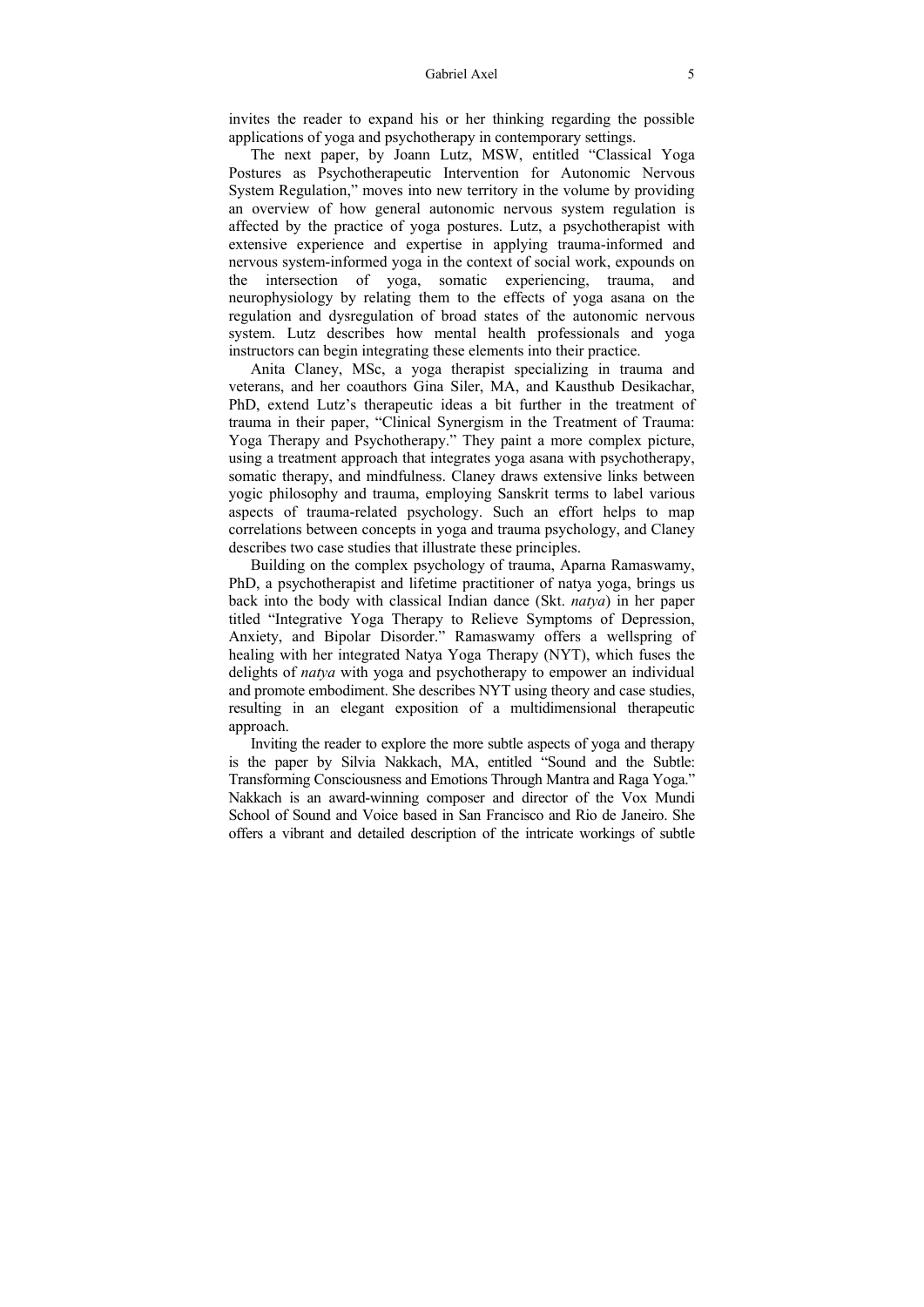#### 6 Introduction

sound in mantra and melody (Skt. *raga*), explaining how the alchemical potency of various levels of sound can alleviate the psyche from suffering and lead to deeper healing and transformation. She fuses high art with advanced yogic principles to enrich the psychotherapeutic encounter.

Nakkach's exploration of the subtle leads the reader to the final paper in this volume by Stuart Sovatsky, PhD, MFT, titled "Euro-Hinduism in America." Sovatsky is a Princeton scholar, California Institute of Integral Studies (CIIS) graduate, and tantra yoga scholar and practitioner who specializes in relationship counseling and training therapists. His diverse work ranges from teaching yoga in juvenile prisons to transforming troubled marriages. In his paper, he offers a narrative of how the first five percent of Indo-Tibetan archival wisdom was assimilated into the United States. He explains the course of yoga's penetration into the West, from yoga and meditation to Ghandian nonviolent change and holistic health practices. This paper is a fitting culmination to the volume because it suggests that through an ongoing and deepening immersion into the heart of yoga both individually and collectively, subtler layers of yogic wisdom will continue to reveal themselves and merge with the Western psyche. This piecemeal unraveling will continually generate new directions for further study.

As you read and reflect on the presentations in this volume, consider how the ideas and practices described might inform your own professional and personal work, growth, and study. The editors encourage readers to submit to subsequent volumes and participate in the conferences. These experiences bring together the wider community of players in this field and provide an opportunity for idea exchange and cross-pollination. Topics within this emerging field of yoga and Western psychology that the editors would like to see represented in future volumes and conferences include but are not limited to the following: evidence-based and quantitative research findings; case studies applying well-designed integrative approaches; an expansion into various yogic philosophies and aspects of yogic experience; the relationship between Western psychological approaches and a variety of yogic texts and traditions; integral approaches that might include societal, cultural, and sociopolitical influences; contributions from psychiatry and other areas of medicine; neuroscience-based research; and findings from clinical interventions and integrative programs for well-being.

The editors and contributors of this volume offer the reader a string of works, a garland, that represents only the beginning of this emerging field. This offering is an invitation to learn, contemplate, and participate in this new field—in essence, to add more beads to the string, to create something new, with infinite possibility, together.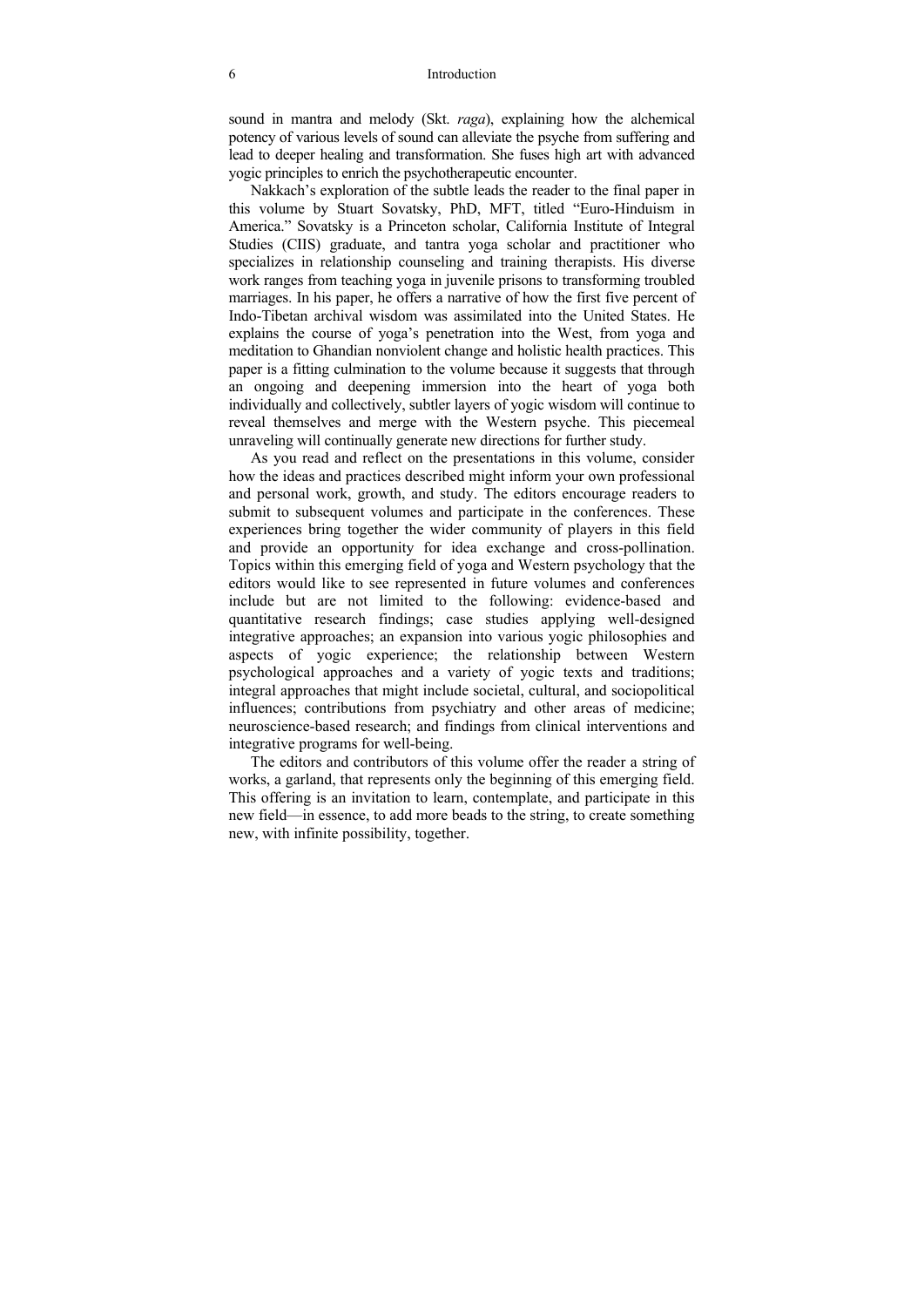### INVOCATION

### RAMA JYOTI VERNON

tadā drastuh svarūpe-'vasthānam ||3|| For finding our true self (drashtu) entails insight into our own nature. —Patanjali, *Yoga Sutras*: Samadhi Pada1

Yoga. A perennial Eastern-originated science. Its name means "union" in Sanskrit, and putting its techniques into practice unites the mind, body, and spirit.

Psychology. A modern day Western science that studies the physiological and biological processes that underlie cognitive behaviors in order to understand and explain the functions of the mind.

Two schools of thought. One ancient. One in relative infancy. Both with the ability to bring up layers of impressions from latent depths of the psyche so they can be seen, processed, and ultimately released. The more we advance in modern psychology, the more we are finding that it parallels, supports—and really goes hand-in-hand with—the ancient yogic teachings. The experiential outgrowth of these two powerful practices combined provides practitioners of any school of thought with a more complete picture to access and transform the psyche.<sup>2</sup>

A yogin is one who accelerates the process of their personal evolution by using ancient transformative practices to unearth unconscious impressions from deep in the psyche. In this way, the yogi is a living bridge between Eastern and Western thought. Many of these practices are described in the Eight Limbs, which can be found in the *Yoga Sutras of*  Patanjali.<sup>3</sup> Each limb of practice relates to an aspect of living a healthy

 $\overline{a}$ 

<sup>&</sup>lt;sup>1</sup>Steiner, Ronald. Retrieved from http://www.ashtangayoga.info/source-texts/yogasutra-patanjali/chapter-1/item/tada-drashtuh-svarupe-vasthanam-3/

<sup>2</sup> The basic meaning of the Greek word psyche (ψυχή or *psūkhē*) was "life" in the sense of "breath," and formed from the verb ψύχω or *psukhō* ("to blow"). Derived meanings included "spirit," "soul," "ghost," and ultimately "self" in the sense of "conscious personality" or "psyche."

<sup>3</sup> *The Yoga Sūtras of Patañjali* are 196 Indian sūtras that constitute the foundational text of Ashtanga Yoga, also called Raja Yoga. See an exposition by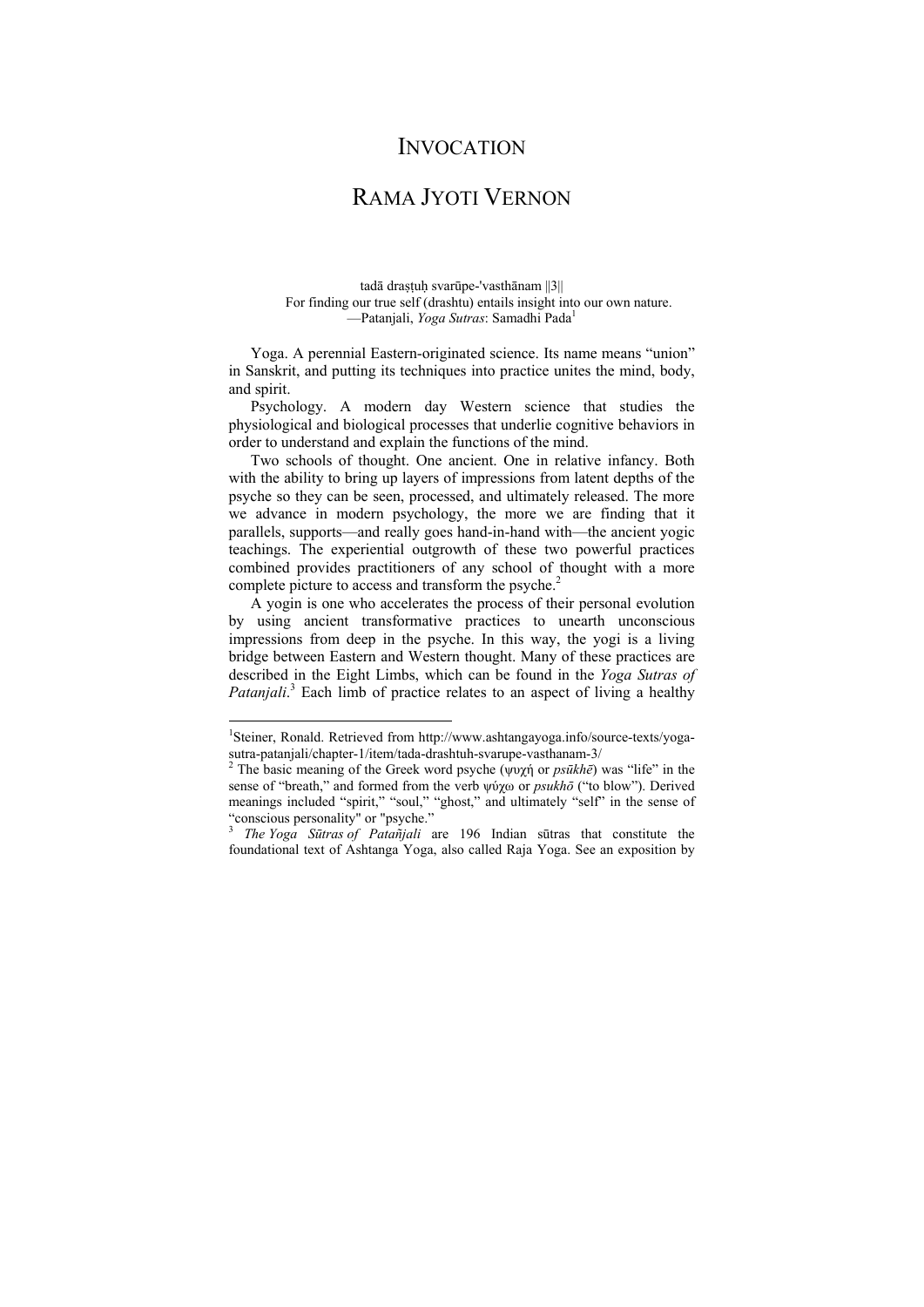and fulfilling life. These practices go far beyond the physical postures, or *asanas*, to include breathing practices, meditation, and more.

The *Yoga Sutras of Patanjali* comprise a great treatise on yoga. They transcend time, can unite East and West (given the appropriate treatment), and remain one of the deepest forms of psychology in the world of today. The second sutra, "*yoga chitta vritti nirodhah*," means "to still or quiet the impulses that arise in the field of the mind." Studying the *Yoga Sutras* gives extraordinary and complex insights into the human mind and reveals many distinct parallels to Western scientific views. For example, let's examine the similarities between the enteric nervous system and the yogic concepts of *nadis*.

The enteric nervous system has its own unique characteristics compared to our autonomic nervous system, and it is sometimes referred to as the "second brain" or the "abdominal brain." Scientists are examining the fascinating complexities of the enteric nervous system's function and chemistry for deeper insight into the relationships between mind, emotions, and the physical body. Specifically relevant is the chemical exchange of "information molecules." These neurotransmitters leap between neurons, triggering a chemical change that activates a cascade of new electrical impulses. Nadis are physically invisible channels that carry the energies of the subtle body. They are interdependent with the gross nervous system; they function on a different level and there is influence between the former and latter. Nadis correlate physically to the nervous system in the same way that chakras correlate to the endocrine system. Today, our mental and behavioral patterns are increasingly giving deeper insight into the nature and function of mind and body. Sigmund Freud held that when a desire remains unfulfilled, it becomes a craving. A craving produces tension in the mind and body. When we seek to fulfill a craving, it's fueled more by the desire to ease that tension than by attaining the original object of desire. Soon we will have another desire and the cycle repeats. This is how we get trapped in the mental patterns that psychotherapy aims to uncover and alleviate.

A similar cause and effect cycle is explained in the *Yoga Sutras*. First, a mind wave arises from the unconscious mind, giving rise to a desire impulse that Patanjali defines as *vritti*. Desire leads to an action. And action leads to an experience that produces a positive or negative impression—a *samskara,* or scar—in the psyche. These impressions lead to new mind waves and the cycle repeats. Repeating an action creates a

 $\overline{a}$ 

Swami Satchidananda at http://www.amazon.com/Yoga-Sutras-Patanjali-Swami-Satchidananda/dp/1938477073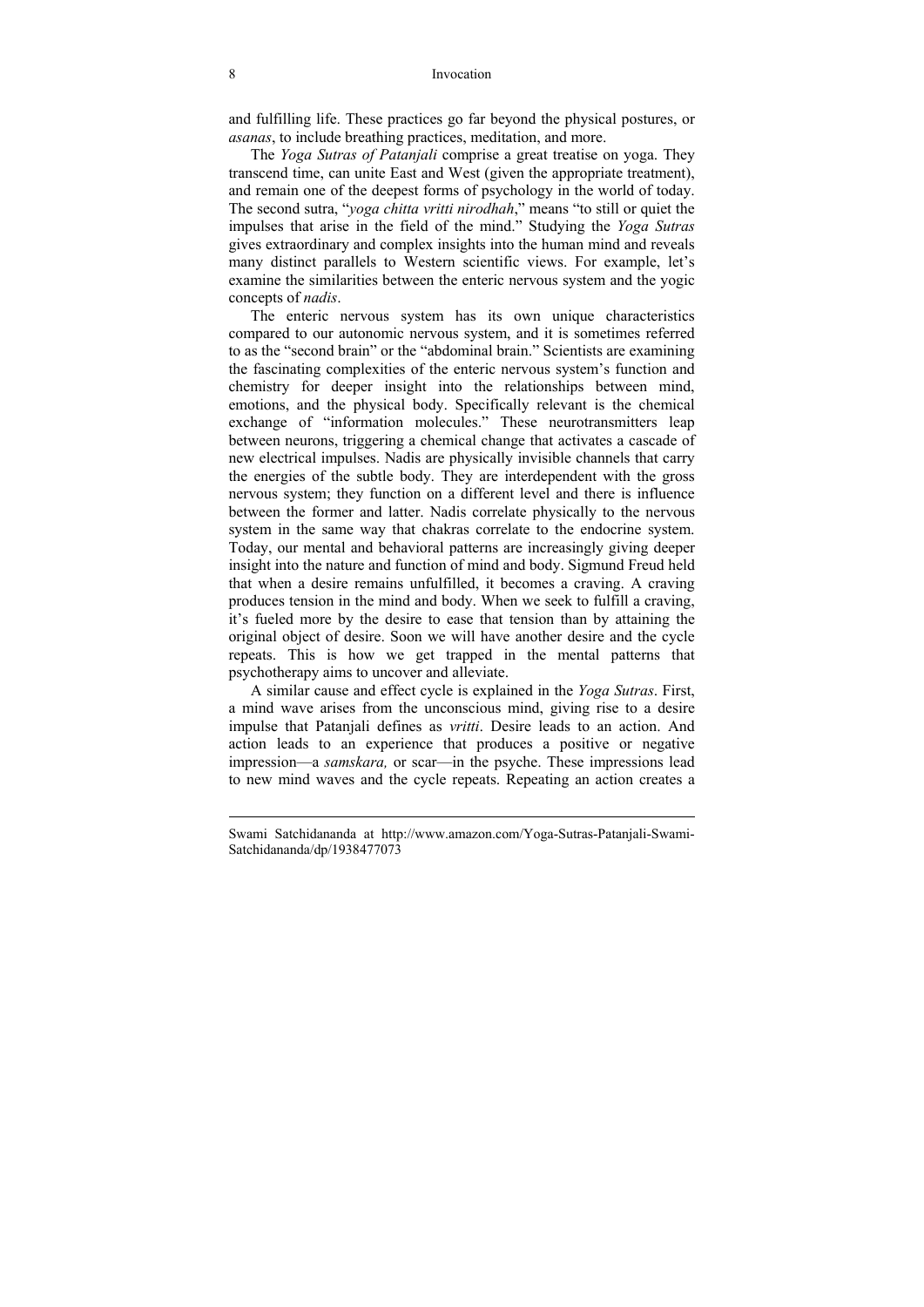mind groove. These mind grooves are the repetitive patterns we fall into. It is the aim of yoga practice and psychotherapy to bring these patterns to light where they can be removed.

Sutra commentaries state that the invisible must become visible before it can be eradicated or transformed. Both yoga and Western psychology facilitate this transformation by calling on active introspection, so we discover for ourselves the answers that have been inside all along. Yogic techniques like asana, breathing, and meditation guide us inward in the same way that a good therapist will ask questions that guide us inward. In this way, yoga serves a parallel function to talk therapy in bringing stored emotions to the conscious mind where they can be recognized and worked with. Western psychology helps individuals to elucidate and adaptively own previously unseen maladaptive habits of or unhealthy patterns in the psyche, or shadow elements. The goal of both yoga and psychology is to produce a state of balance and equanimity in the physical, subtle, mental, emotional, and spiritual sheaths of our vessel. In both, we're never given more than we can handle in the given moment.

While Eastern psychology sees no separation of body and mind, Western studies of the mind have gravitated towards more partitioned analyses of psychological patterns, stages, and qualities, and a growing interest in the physical brain. Modern neuroscience is now drawing parallels on the gross level with what Eastern philosophy has known all along: that yoga and meditation practices transform the psyche; they can actually beneficially alter the physical brain.<sup>4</sup>

Every time an experience occurs, neuronal connections are shaped. In patterns of repetition, neural pathways representative of that experience are strengthened in the brain and throughout the body. Consistent yoga asana practice can help to decrease one's identification with ephemeral sensations, pain, and fear. As a result, one becomes more capable of seeing those sensations for what they are and will not respond as strongly to them. One can allow painful experiences to rise and fall without becoming ensnared in the story.<sup>5</sup> Practitioners often feel the benefits from this decreased stress and anxiety at a fine bio-energetic level. Likewise, Western psychology has developed methods in various modes of

 4 It is now understood that Eastern practices of yoga and meditation lead demonstrably to highly disciplined minds that neuroscientists can fruitfully study. http://www.scientificamerican.com/article/neuroscientists-dalai-lama-swapinsights-meditation/

<sup>5</sup> Gladding, Rebecca. (May 22, 2013). *This is Your Brain on Meditation.* Retrieved on March 23, 2015 from https://www.psychologytoday.com/blog/use-your-mindchange-your-brain/201305/is-your-brain-meditation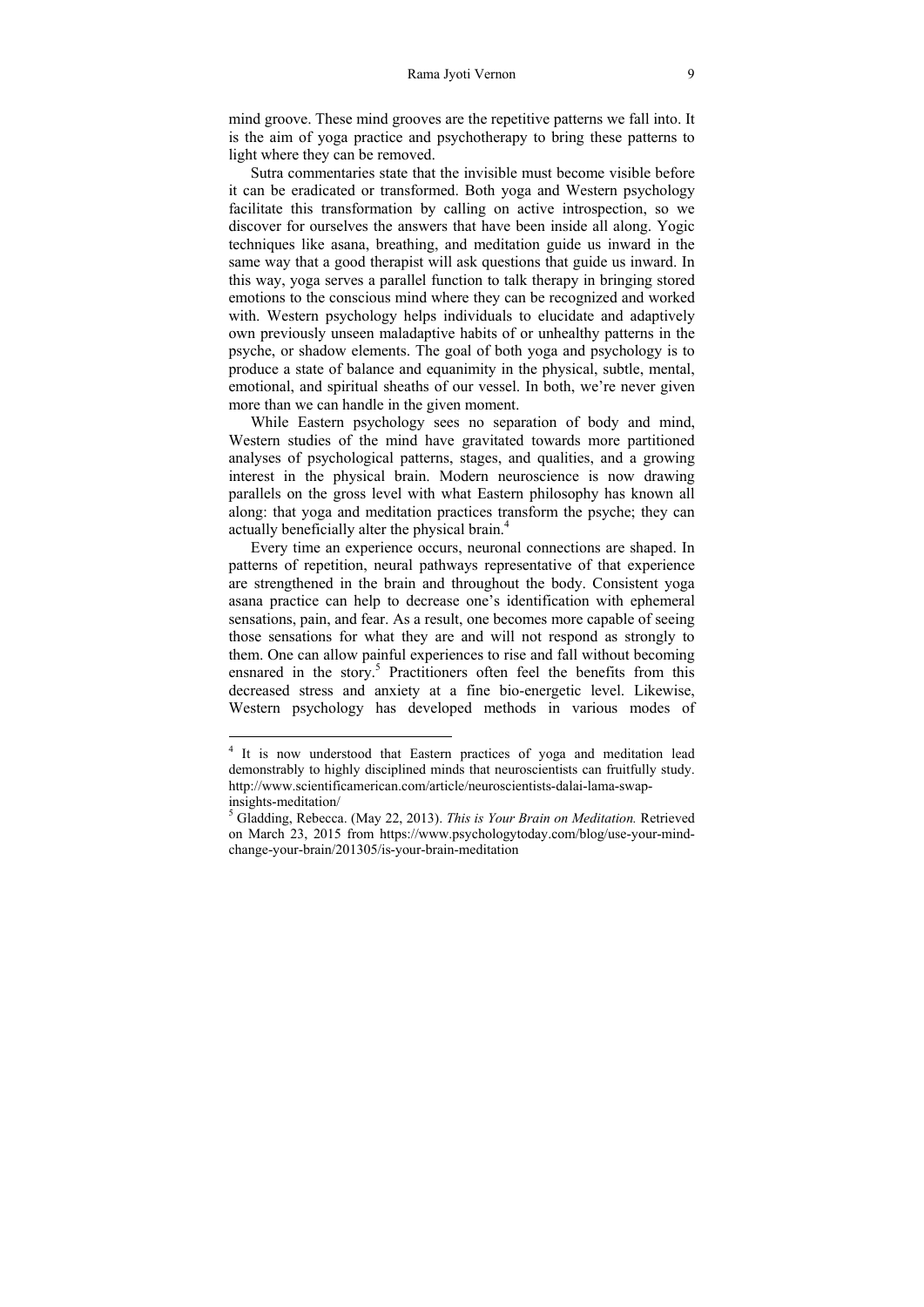psychotherapy that help clients to more correctly and beneficially interpret their experiences, resulting in greater psychological integration. The *Yoga Sutras* say that we are the architects of our own destiny. It's also a common catchphrase in the West that we "create our own reality." More and more physical correlations of this claim are appearing every day as neuroscience has been shedding light on this in recent years.

As we move forward in science, we must remember to look back to the time-tested yogic texts and practices. Modern neuropsychology is constantly making new discoveries that provide biological correlates for concepts the ancients discovered phenomenologically. Merging ancient Eastern wisdom with modern advancements in psychology leads us into a graceful and harmonious balance where the light of Spirit will fill our vessel with insights, develop our intuitive capacities, transform intellect into wisdom, and transform the way we respond to all of life.

### **Author Biography**

Rama Jyoti Vernon is an internationally acclaimed yoga instructor and peace mediator, lecturer in Asian philosophy and East-West psychology, and author of *Yoga: The Practice of Myth and Sacred Geometry*. She codesigned a Conflict Resolution Training Program with Rev. Max Lafser using principles of East-West psychology, integral yoga, and Patanjali's *Yoga Sutras* as a basis for non-violence training that is used in churches, community organizations, and yoga institutions internationally. Rama founded five non-profit organizations, and is co-founder of *Yoga Journal*. Her extraordinary knowledge has shaped the foundation of contemporary yoga. She has trained yoga teachers for 45 years, and continues to work with teachers worldwide to integrate yogic practices into daily life. She was awarded Outstanding Achievement Awards from the governments of Costa Rica, India, and the former USSR. A testimony of integral yoga, Rama is a mother of five and a grandmother of twelve.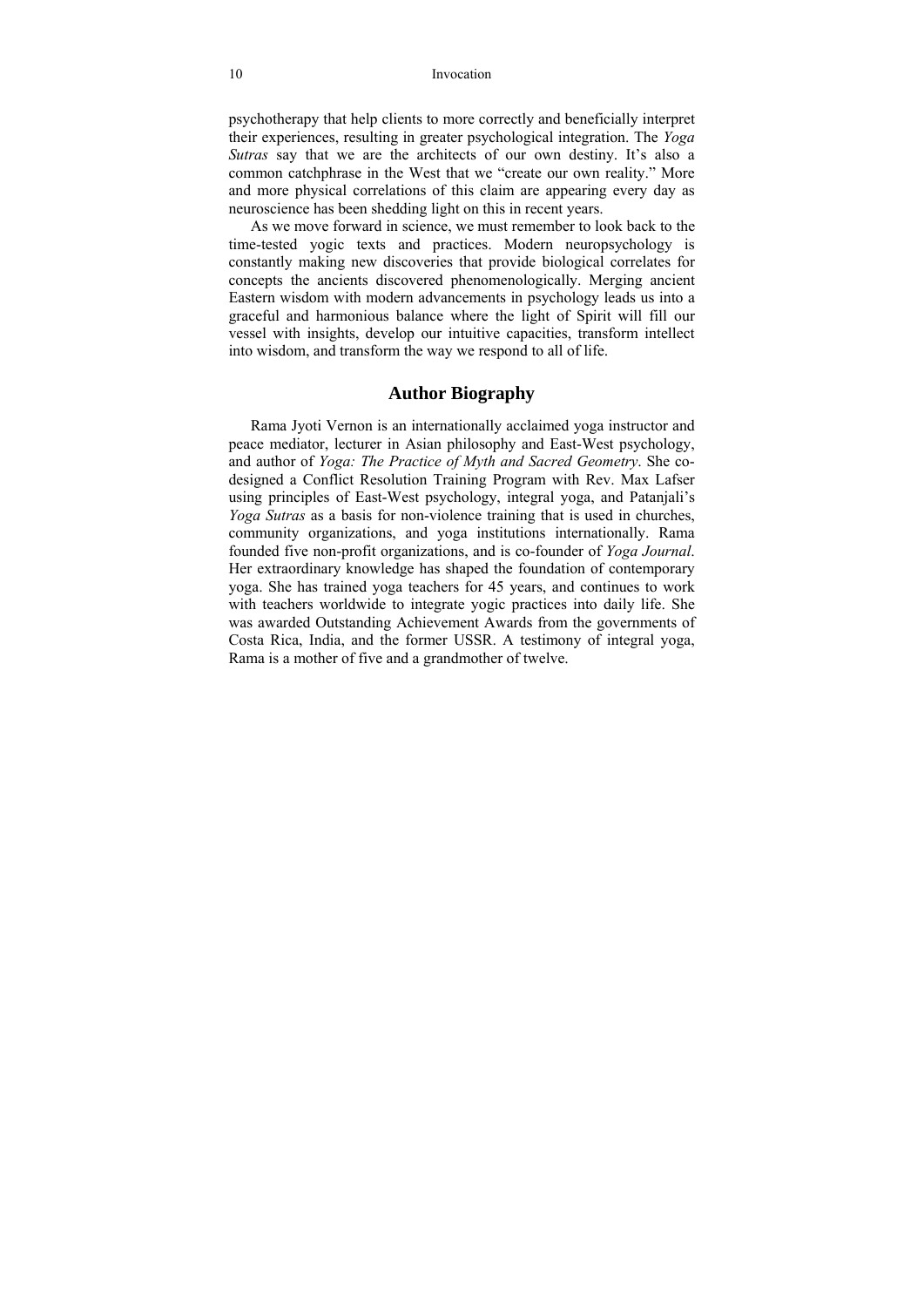### ESTABLISHING YOGA STUDIES

### CHRISTOPHER KEY CHAPPLE LOYOLA MARYMOUNT UNIVERSITY

#### **Abstract**

The academic study of yoga has traditionally been found within departments of area studies, religious studies, philosophy, or philology. This paper describes a new approach to yoga studies as a stand-alone discipline. With the rise of interest in the practice of yoga in the 1990s, questions began to arise: Where did yoga originate? What is the relationship between yoga and spirituality? What texts and ideas are central to yoga? The Center for Religion and Spirituality at Loyola Marymount University initiated certificate programs in Yoga Philosophy, Yoga Therapy, and related fields in response to this need, starting in 2002. Due to the strong enrollments, LMU suggested establishing a graduate degree in Yoga Studies. The first class began in fall 2013, pursuing the following course of study: three semesters of Sanskrit language and literature (Bhagavad Gita and Yoga Sutra); three courses on the physical and physiological aspects of yoga; six courses on yoga and spirituality, including classes on Vedanta, Buddhism, Jainism (in India), and Comparative Mysticism; and a comprehensive exam and final research project. By raising the level of education for yoga teachers, the university system stands poised to be of service to a new generation of emerging healers and thought leaders.

In the fall of 2013, Loyola Marymount University initiated the first Master of Arts in Yoga Studies degree program in North America. Though many scientific studies have been conducted during the past several years on the effects of yoga, academic involvement with this emerging discipline had hitherto been confined to largely textual and historical studies within departments of religious studies and philosophy. In contradistinction, the LMU Master of Arts in Yoga Studies requires three parallel areas of study, offering a comprehensive immersion in this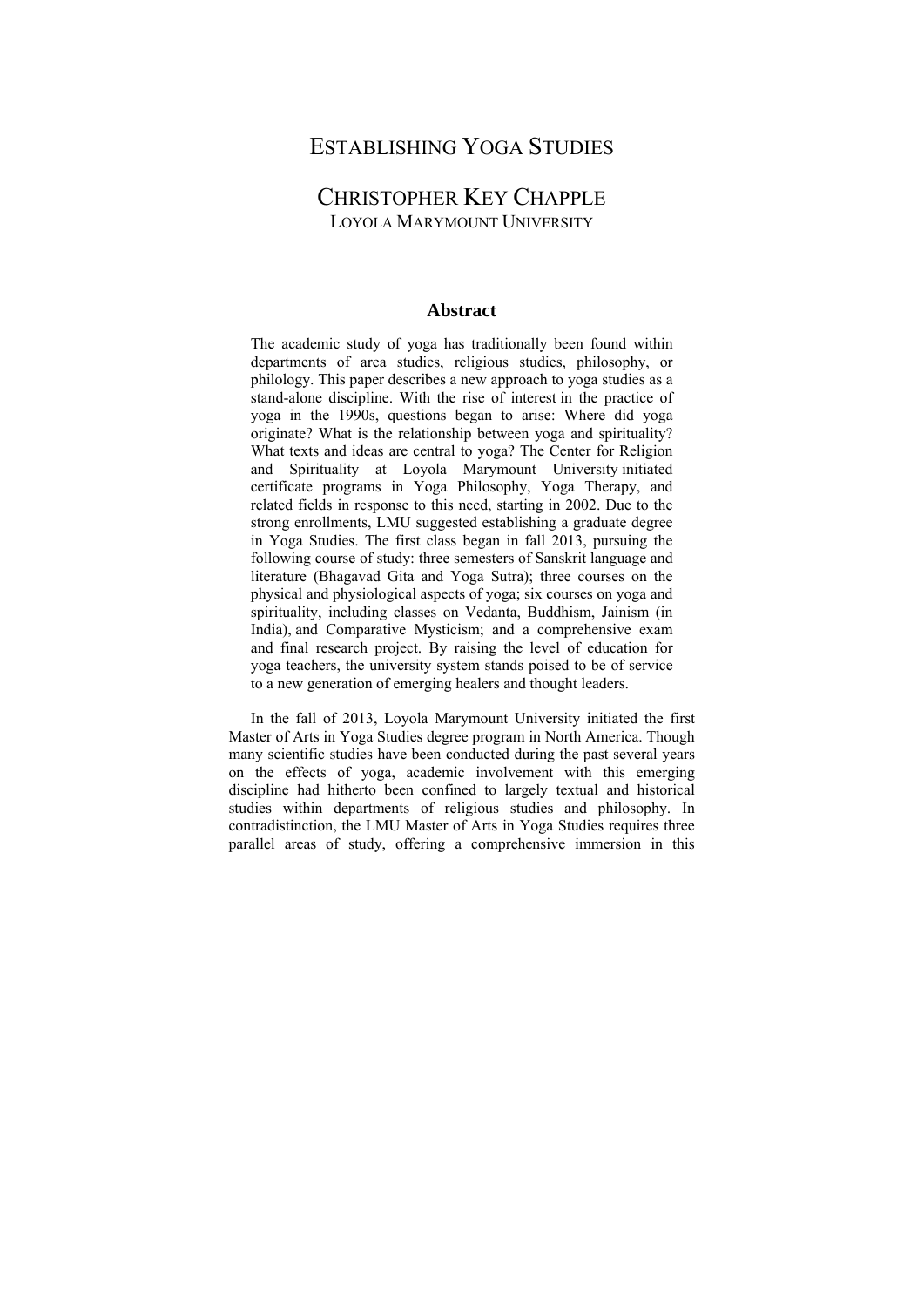complex tradition: Sanskrit grammar and reading the Bhagavad Gita and Patanjali's *Yoga Sutras* in the original Sanskrit language; philosophical and theological studies; and physiological and therapeutic aspects of yoga practice. This chapter will describe the conceptualization and implementation of this program.

Yoga first entered the American consciousness during the 19th century, at a time when the first translations of such texts as the Upanishads and the Bhagavad Gita were published. The New England Transcendentalists, including Emerson and Thoreau, wrote glowingly of Indian thought. In 1893, Swami Vivekananda (1863–1902) spoke at the Parliament of the World's Religions in Chicago, electrifying his audience with his message of universal truth. He subsequently founded Vedanta Societies throughout North America, including centers in New York, Boston, Chicago, Los Angeles, and elsewhere. Though he died less than ten years later, his work was carried on by several disciples. The author<br>Christopher Isherwood (1904–1986) collaborated with Swami Christopher Isherwood (1904–1986) collaborated with Swami Prabhavananda (1893–1976) to publish versions of the *Yoga Sutras*, the Bhagavad Gita, and other texts that helped extend public knowledge of yoga in the 1950s and 1960s. Paramahansa Yogananda (1893–1952) arrived in America in 1920 and taught largely in Los Angeles, establishing several meditation centers in southern California. He also developed a series of progressive correspondence courses. American immigration law implemented in 1920 prohibited Asians from settling in the United States. This legislation remained in place until 1965, at which time the sentiment of the Civil Rights Movement led by Martin Luther King, Jr., swept away this racist exclusionary policy.

The mid-1960s brought about many cultural changes in the United States. Numerous yoga teachers from India settled in America, with many more to follow. Organizations for meditation and yoga practice were established in nearly every American city, including the Sivananda Yoga Vedanta Centers, branches of the Himalayan Institute, and 3HO Kundalini Yoga Centers, to name a few. Simultaneously, the academic study of religion received a great boost through the work of Mircea Eliade (1907– 1986), who established the History of Religions program at the University of Chicago Divinity School and encouraged the study of Asian classical languages. Venerable Oriental studies programs at the University of Pennsylvania, Harvard University, Yale, Columbia, the University of California at Berkeley and elsewhere began to attract students of Sanskrit and Asian thought. New programs took shape at Fordham University, Temple University, the University of Iowa, and the University of California at Santa Barbara offering textual, philosophical, theological,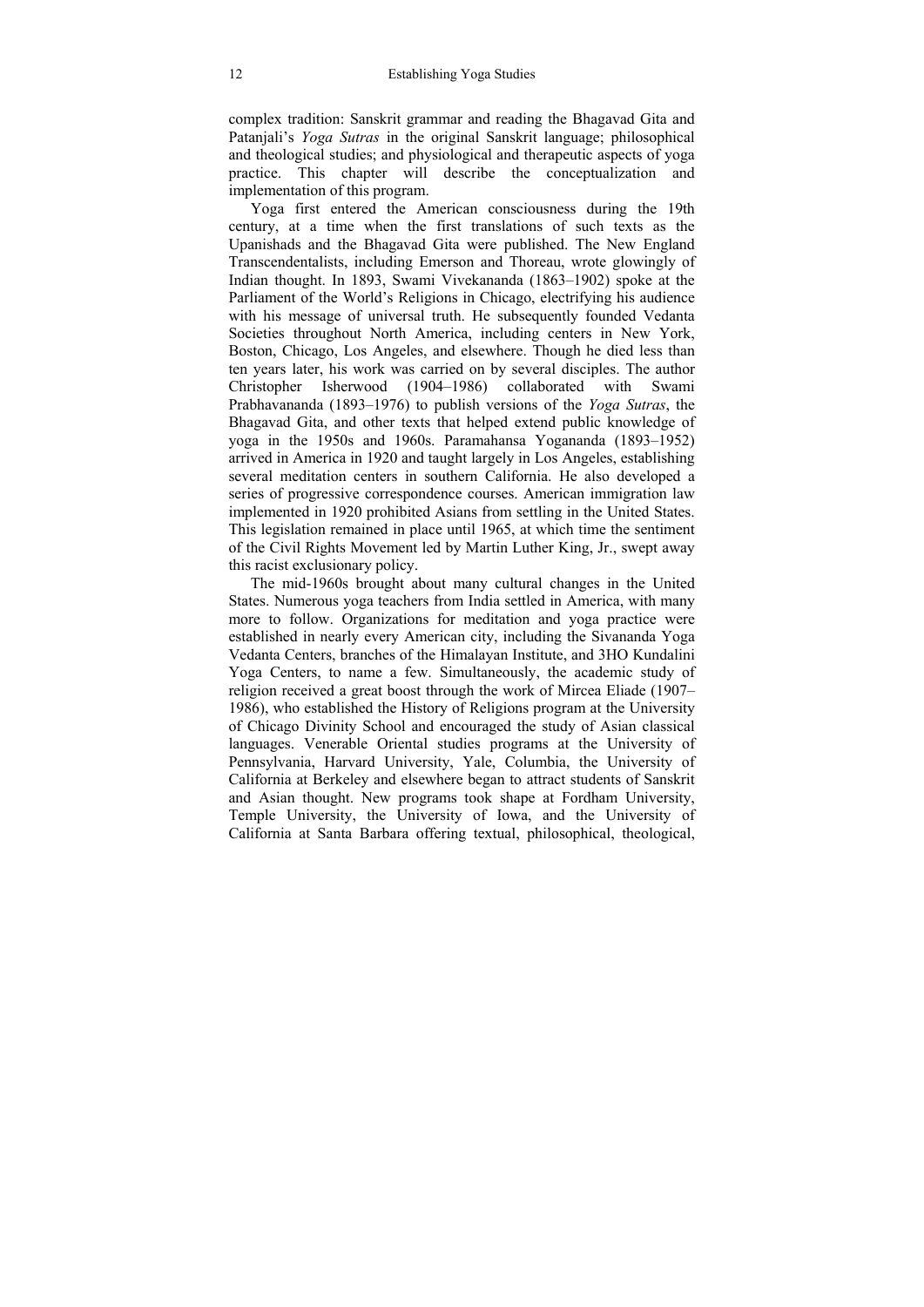and field studies about and in India, supported through repayment of wheat loaned during times of famine in 1950s India. Instead of sending rupees to the United States, the Indian government sent books to university libraries in the United States and supported American students learning in India.

Physical forms of yoga gained popularity in the United States through the work of the Sivananda Yoga Vedanta Centers established by Swami Vishnudevananda and others in the 1960s and, at a later time, yoga asana as taught by disciples of Tirumalai Krishnamacharya (1888–1989), including Krishnamacharya's son Desikachar, Patabhi Jois, Indra Devi, and B. K. S. Iyengar. By the 1990s yoga had reached an unparalleled popularity in North America. According to *Yoga Journal*, more than 20 million Americans practiced yoga in 2014. Unlike the Chinese discipline of acupuncture, yoga did not establish a system of licensure but opted for a loose guild-like federation of training centers operating under registration guidelines developed by Yoga Alliance, a non-profit organization established in the late 1990s. Its 200-hour training requirements have determined the foundational training for teachers offered at many yoga studios worldwide.

Some of the students who adopted the practice of yoga in the 1960s and 1970s combined their personal commitment to yoga with their academic studies. For instance, Professor Frederick Smith (PhD, University of Pennsylvania), who teaches Sanskrit and religions of India at the University of Iowa, studied under B. K. S. Iyengar while engaged in the study of Sanskrit at Savitribai Phule Pune University.

As founder of the Master of Arts in Yoga Studies, my own narrative will help give some background to the development of the program. I began the practice of yoga while in high school in upstate New York in 1970, having earlier begun the practice of Zen sitting as taught by Philip Kapleau in his book *The Three Pillars of Zen*.

During my first semester of college in 1972 at the State University of New York at Buffalo, I enrolled in a four-unit class on the Bhagavad Gita taught by disciples of A. C. Bhaktivedanta Swami Prabhupada during which we chanted the Sanskrit verses and heard homilies inspired by Prabhupada's teachings.

During that same semester I was introduced through a classmate in my introductory philosophy class to Yoga Anand Ashram in Amityville, New York. Founded by a woman later known as Gurani Anjali (née Anjali Inti, 1935–2001) and located in a former hayloft on Merrick Road, it offered weekly classes and a Sunday meditation service. Grounded in the teachings of the Upanishads, the Bhagavad Gita, and Patanjali's *Yoga Sutras*, it struck me as intellectually complex and spiritually grounded. I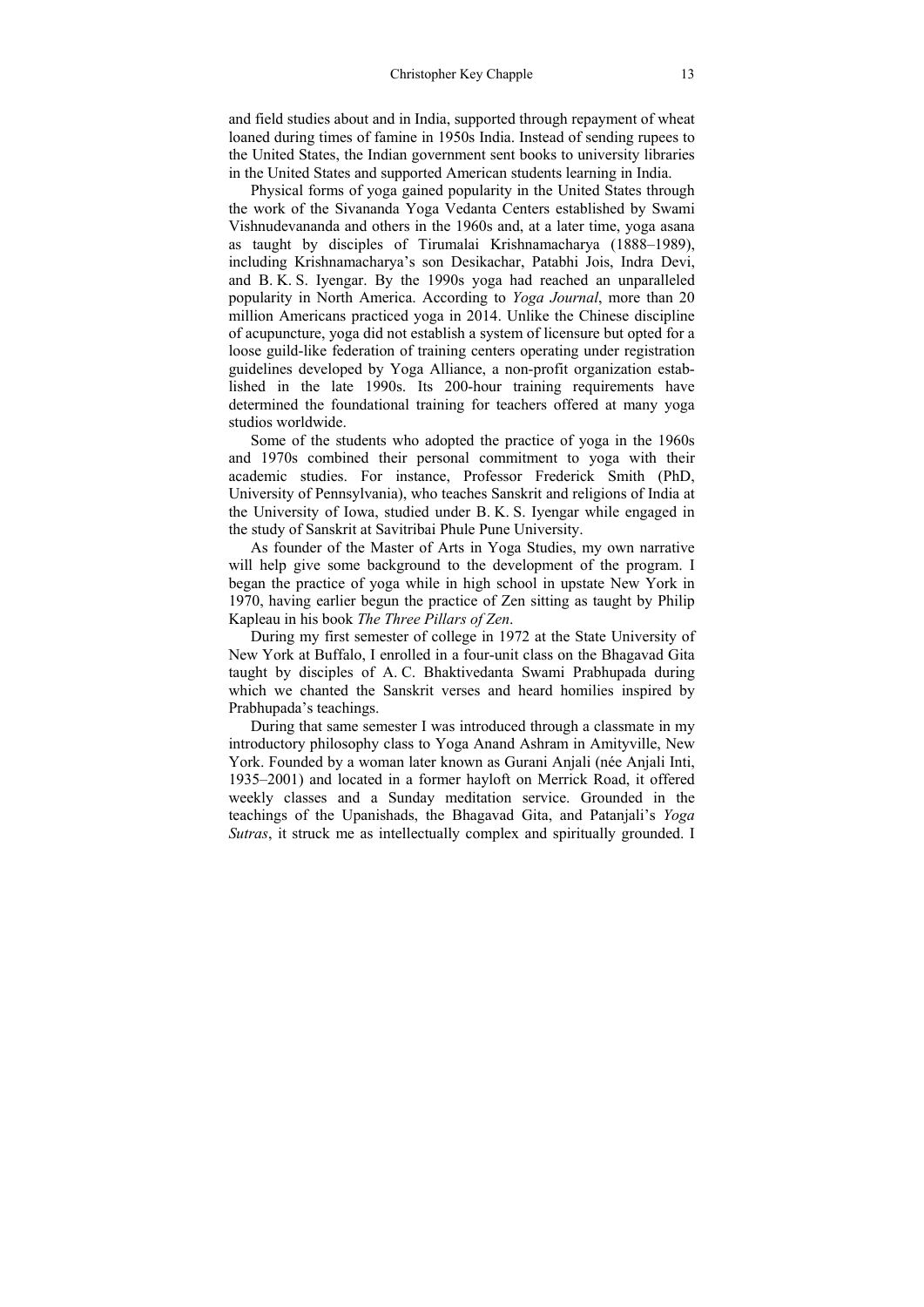transferred to the State University of New York at Stony Brook, 450 miles away from home, and commuted regularly between my rented room near the university and the ashram, 25 miles to the southwest. The ashram was dedicated in 1972.

One year prior, Stony Brook welcomed The Institute for Advanced Studies of World Religions to the fifth floor of its library. Staff at the Institute included Dr. Richard A. Gard, one of the first American scholars of Buddhism; Drs. Robert A. F. Thurman and Christopher S. George, who studied first with Richard Alpert and Timothy Leary at Harvard before apprenticing with Tibetan scholar Geshe Wangyal in Freehold Acres, New Jersey, and later receiving their advanced degrees from Harvard and the University of Pennsylvania; and librarian Hannah G. Robinson, who had studied Tibetan at the School for Oriental and African Studies in London, where she met her husband, Richard Robinson, who established the Buddhist Studies programs at the Universities of Toronto and Wisconsin.

While still in my teens, and in the midst of these remarkable scholars, I took up the study of Sanskrit grammar and classical Tibetan, reading many chapters of the Bhagavad Gita, in my senior year in Sanskrit, and many chapters of the *Bodhicaryavatara* in Tibetan and Sanskrit. I completed a double major in comparative literature and philosophy and weighed various offers for graduate study from the University of Wisconsin, University of Pennsylvania, and Columbia University. However, Fordham University offered the most enticing curriculum, a mix of Sanskrit studies with theological reflection, including a course titled the Theology of Parapsychology. Thomas Berry taught wide-ranging courses on the history of religions; Anne Feldhaus offered courses in archival and field methodologies; George Elder approached Buddhist studies through a Jungian prism; Jose Pereira taught what he called the Rose Window of Hindu Theologies from Sanskrit texts in the original and Sufism; John Chethimattam, who served as my dissertation mentor, conducted private Sanskrit tutorials and regularly taught Indian theories of consciousness in the philosophy department. He was one of the co-founders of Dharmaram Seminary in Bangalore whose undergraduate division, Christ University, has become one of the top-rated institutions of higher learning in India.

Meanwhile, through these three years of undergraduate education on Long Island and four years of graduate school in the Bronx, my wife and I, who had married in 1974, deepened our involvement in the ashram, participating in the opening of a restaurant and an art gallery, as well as serving as co-managers of a spiritual bookstore and community education center. Gene Kelly, a classmate at both Stony Brook and Fordham, became assistant director of the ashram and began teaching courses that brought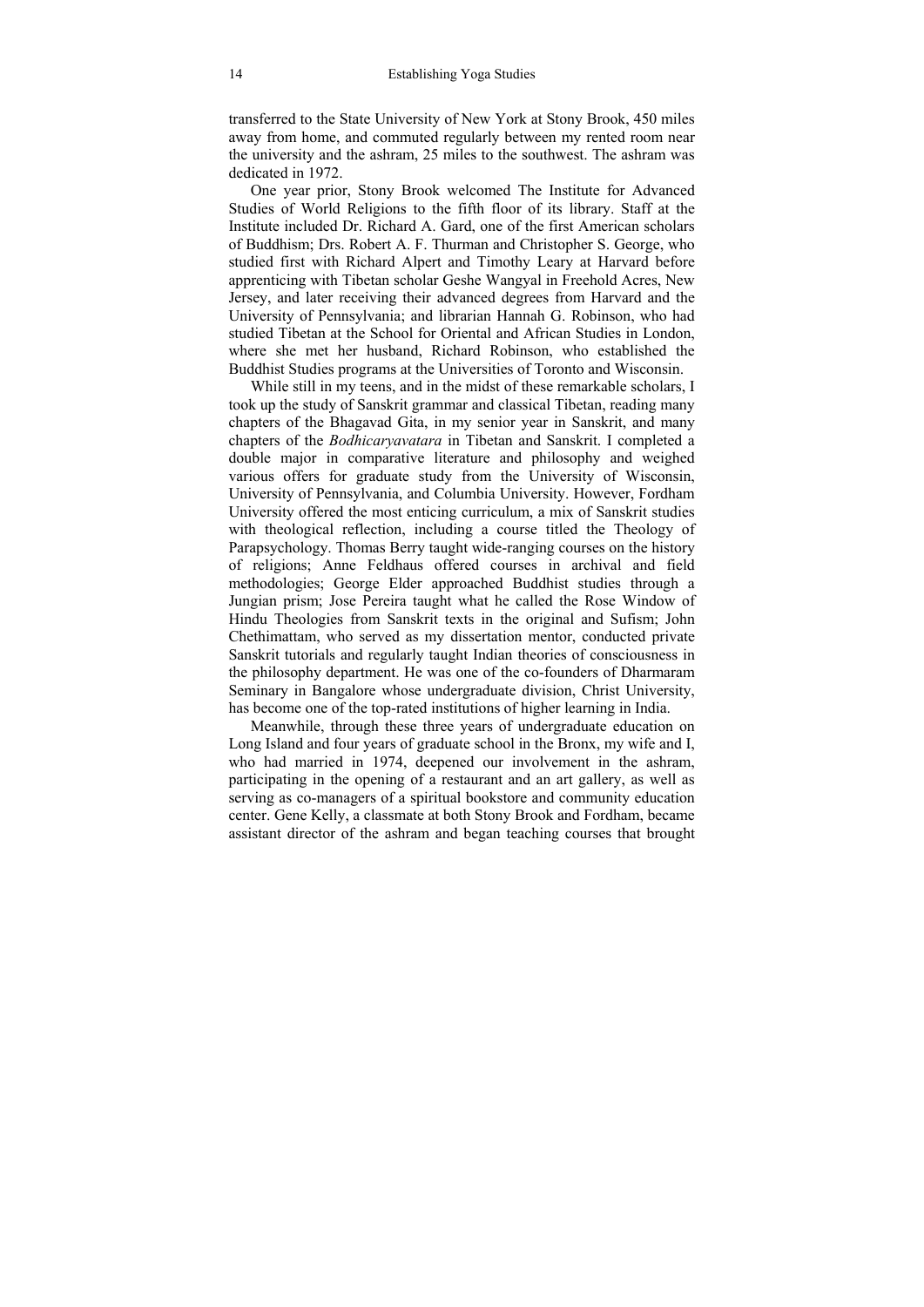our university studies to the broader ashram population on the south shore of Long Island. For nearly a full year we studied the *Samkhya Karika*, poring over Gerald Larson's translation in the late 1970s, verse by verse. In 1980 we began a seven-year study of the *Yoga Sutras*, rendering the grammar for each sutra, reading the available translations, and examining the Vyasa commentary in the original Sanskrit and in translation. This project eventually yielded a book published in India in 1990.

After receiving the PhD in 1980, the institute offered me full-time work as assistant director and Stony Brook offered for me to teach as many as two courses per semester. For five years I taught Sanskrit each semester, as well as courses on yoga philosophy, Buddhism, Hinduism, and Jainism. I also organized three academic conferences, the first on Samkhya and yoga, the second on science and religious experience, and the third on nonviolence in the world's religions. At Moksha Community Education Center I offered courses on poetry, the Bhagavad Gita, and other topics, and organized various lecture series on philosophical topics as well as on holistic health with invited speakers from the New York metropolitan region.

Tenure track positions were rare in the New York area in the 1980s. After passing on a position in western Pennsylvania, and a few days after the birth of our first child in 1985, I accepted an offer to move to Los Angeles. Less than ten years earlier, Loyola University merged with Marymount College to form Loyola Marymount University, located on a bluff overlooking the ocean. My duties included teaching all non-Christian religions, in accord with the proclamation made by the Catholic Church in the 1960s that truth can be found in all religions. In comparison with New York, California proved to be more tolerant of diversity and more open to innovation. After developing a comprehensive curriculum in the study of the world's religions, and learning about the various avenues for opportunity within the university, I began organizing community lectures on Indian thought, inviting colleagues from India and elsewhere to our campus.

By the mid-nineties, yoga had come into ascendency, with the establishment of Yoga Works by Maty Ezraty and Chuck Miller, Ana Forrest Yoga Academy in nearby Santa Monica, and regular visits to Los Angeles by B. K. S. Iyengar, Desikachar, and others. Carol Rossi, who had recently completed a master's thesis in World Arts and Cultures at UCLA on the self-reporting of feelings after participation in yoga class, suggested that with the deep interest in our community in learning more about yoga, we form a consistent study group. Beginning in 1996 and continuing for five years, we met every three weeks at our nearby home, starting when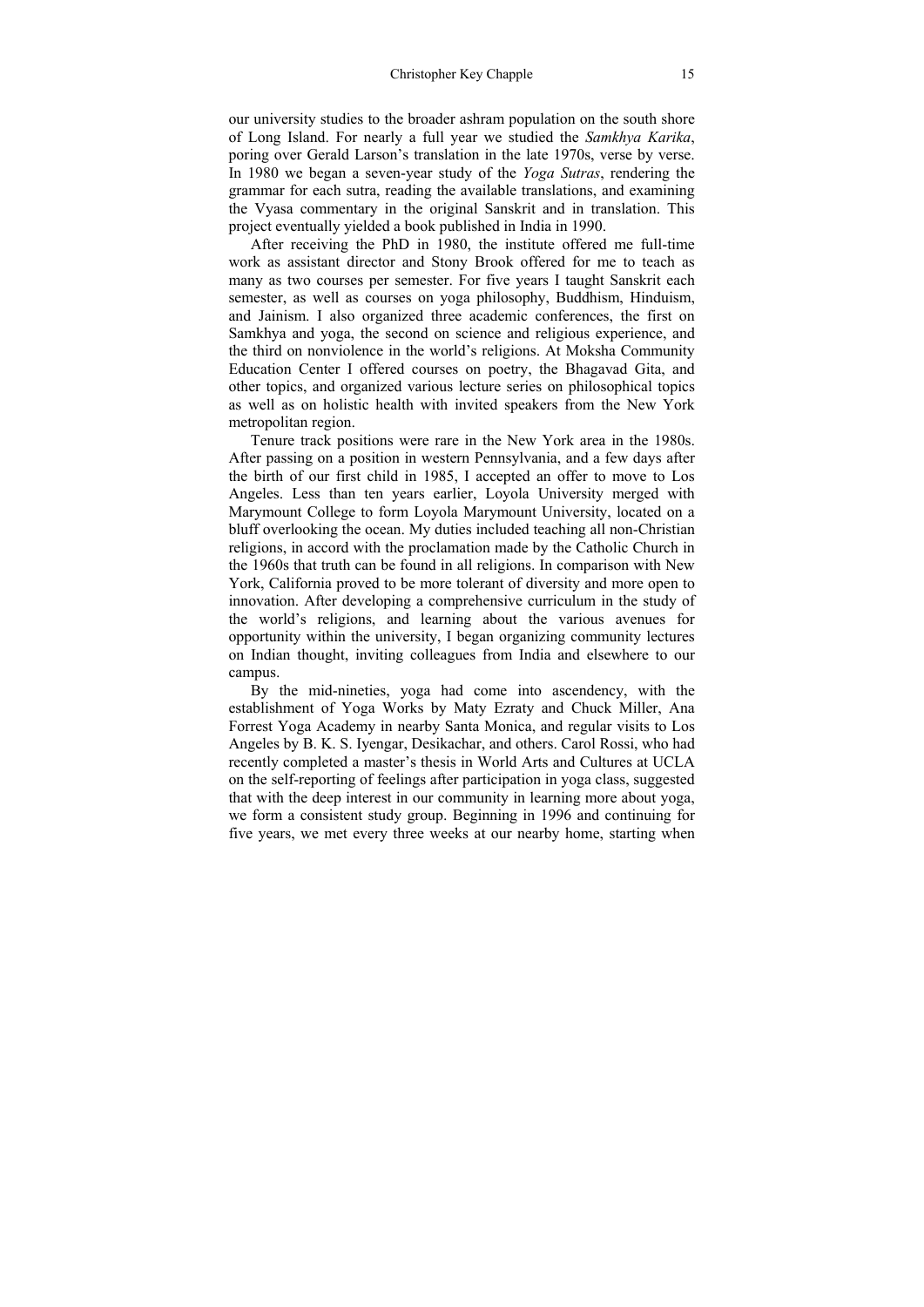our son and daughter were in bed at 8:00 p.m. Disciples of Swami Chidvilasananda and of Swami Lakshmanjoo, followers of Sivananda yoga and Iyengar yoga, members of the Vedanta Society, a sociologist and anthropologist couple who had learned yoga in India, a classicist, a movie actress, several full time yoga teachers, and numerous LMU students would gather in our living room. Starting at the beginning of the *Yoga Sutras*, we would chant and discuss one aphorism, sometimes two. In the late 1990s, a proposal was submitted to the Dean of the College of Liberal Arts suggesting the establishment of a Master of Arts in Yoga Studies that met a less than enthusiastic reception.

Our study of the *Yoga Sutras* concluded within days of the destruction of the World Trade Center on September 11, 2001. The deep questioning into which the world was thrust at this difficult time prompted me to return to a new dean and ask that the establishment of a degree program be considered, thinking that the yoga and Gandhian skills of nonviolence and speaking truth to power could be invaluable for the 21st century. Our experience with the popularity of yoga in the 1990s had also shown a deep cultural craving for modalities through which to connect with the body and the senses. This time the dean did not say no, but suggested an alternative. Beginning in the 1950s, the university has offered continuing education courses for professional development that can culminate with a certificate. The Martin Gang Institute for Intergroup Relationships had been training civil servants in Los Angeles since the Watts Riots of 1967 about the joys and challenges of working in multicultural contexts. The Center for Pastoral Studies, by then known as the Center for Religion and Spirituality, had been training church workers in such areas as parish administration and Bible study leadership since the early nineties, responding to the need for a theologically educated lay populace who have taken on many duties formerly assumed by priests, brothers, and members of women's religious orders. These certificates, and many others, continue to be open to all learners, regardless of educational history, and often provide a gateway to further studies. Thousands participate in these trainings each year, and each year LMU issues hundreds of certificates of completion in a variety of fields. Currently, several of the certificates are taught exclusively in Spanish.

With this model in mind, a proposal to implement a120-hour training in yoga philosophy was born. Carol Rossi, who for nine years taught undergraduate students yoga through the dance department, served as coordinator for this program, organizing class times and promotion of the program throughout the growing southern California community of yoga teachers and students. Several faculty members were recruited to teach in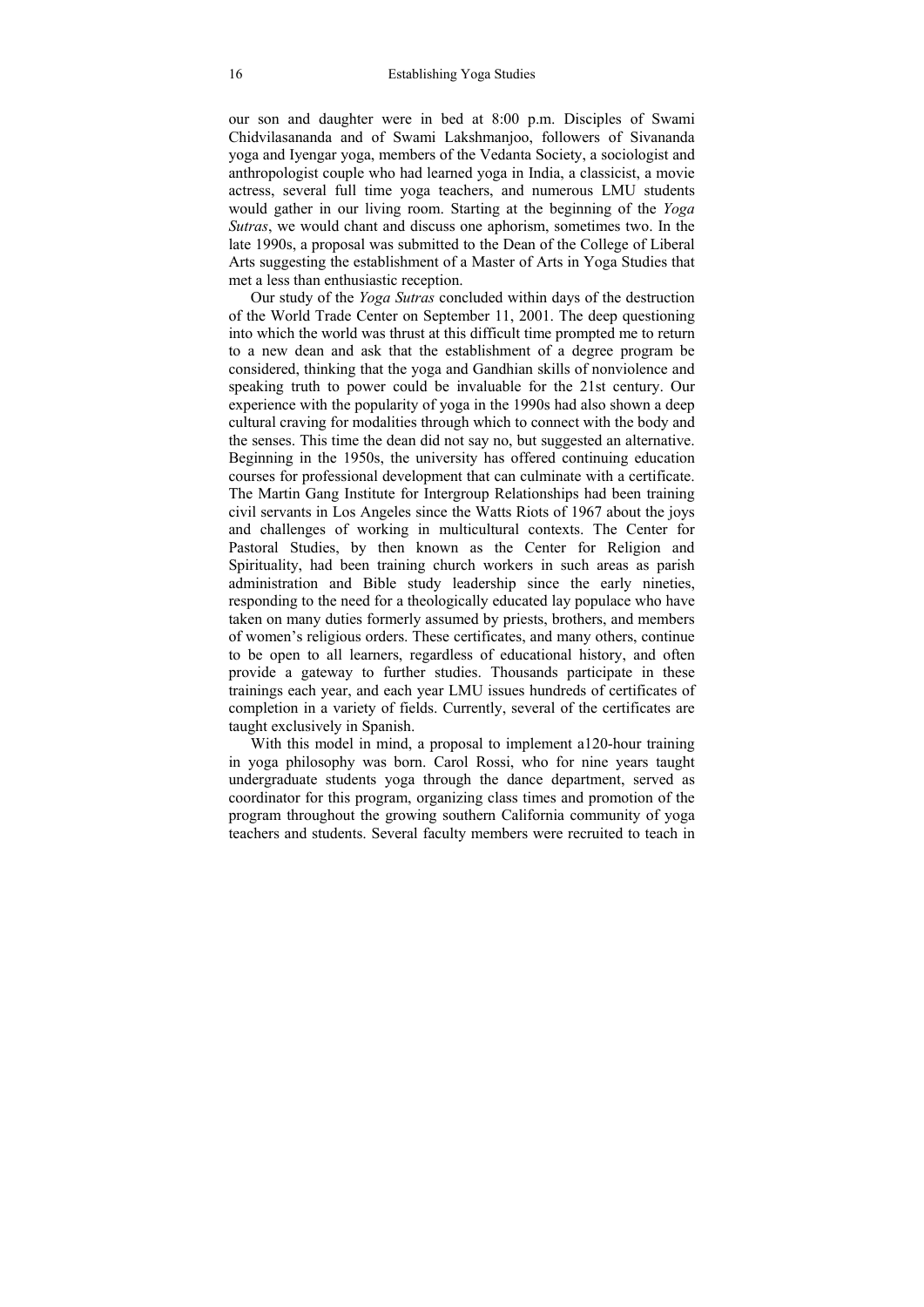the program, including Dr. John Casey (PhD, University of Hawaii), John Hughes (fifteen years of residential training in Kashmir Shaivism with Swami Laksmanioo), myself, and many others. As many as 25 students joined the required classes in the *Yoga Sutras*, Sanskrit language, the Bhagavad Gita, the *Samkhya Karika,* the Upanishads, and the variety of electives that were offered, and continue to be offered, increasingly online. David Hurwitz, who had attended a *Yoga Sutras* study session conducted on Pioneer Boulevard in Los Angeles' Little India, invited me to a workshop by Srivatsa Ramaswami, the senior-most non-related disciple of Krishnamacharya who taught yoga to classical Indian dancers in Madras for 30 years under Krishnamacharya's supervision. We invited Ramaswami to initiate a new certificate program, which has grown into an annual 200-hour teacher training.

Dr. Larry Payne, who had coached my wife in a back-friendly yoga practice, shared that his yoga work at UCLA medical school, where I had guest-lectured, was drawing to a close. We discussed creating a certificate in Yoga Therapy Rx, which now has grown to a four-year course of study, meeting one weekend per month. The fourth level certificate brings yoga therapy to the underserved for six private, supervised sessions at Venice Family Clinic, with amazing results. Dr. Eden Goldman and Terra Gold offer a comprehensive 200-hour training in Yoga and the Health Sciences that serves as a gateway for the Yoga Therapy certificates. The Yoga and Ecology certificate (2004) was rebooted in 2014 as Yoga, Mindfulness, and Social Change, a 100-hour weekend program through which students learn about the application of yoga and meditation in light of ecology, trauma, incarceration, and other pressing concerns. Other certificates are being considered, such as the training of schoolteachers who seek to integrate the benefits of yoga into the classroom, and the study of Ayurvedic principles of self-care.

In 2008, with hundreds of LMU certificates having been awarded in various aspects of yoga, the university administration approached me with what for them was a novel idea: "How about starting a graduate program in yoga studies?" With a twinkle in my eye, I said, "Yes, what a great idea!" and the long approval process began. Some years earlier as chair of the Department of Theological Studies, I helped merge the former graduate program in Pastoral Studies with the undergraduate program in Theology and birth two ongoing MA degrees, Theology (with various emphases including Comparative Theology and Spiritual Direction) and Pastoral Theology. The former degree serves largely high school teachers and those seeking to enter doctoral studies; the latter helps train pastoral associates and directors of religious education at parishes. Many students